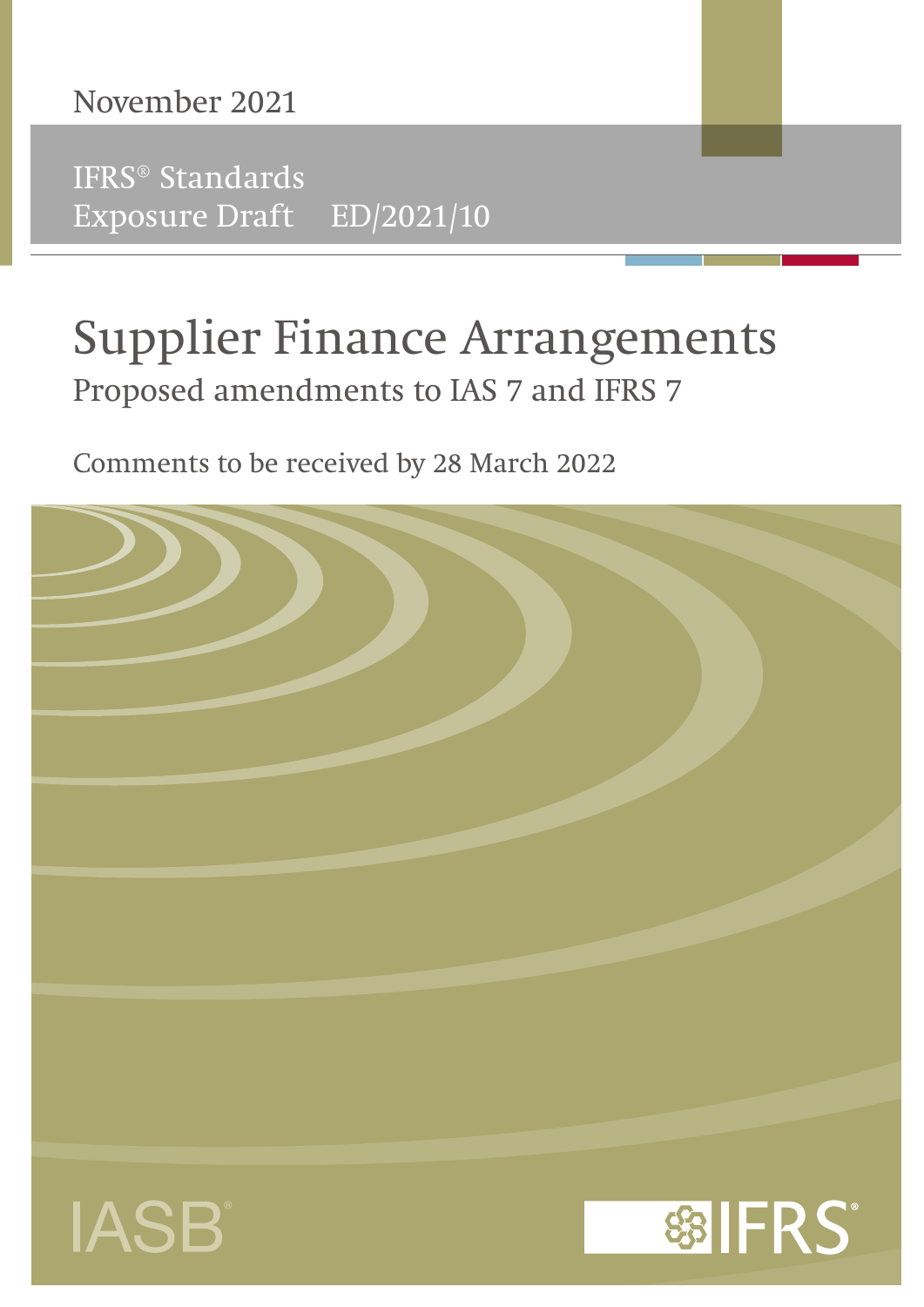## **Exposure Draft**

# Supplier Finance Arrangements Proposed amendments to IAS 7 and IFRS 7

Comments to be received by 28 March 2022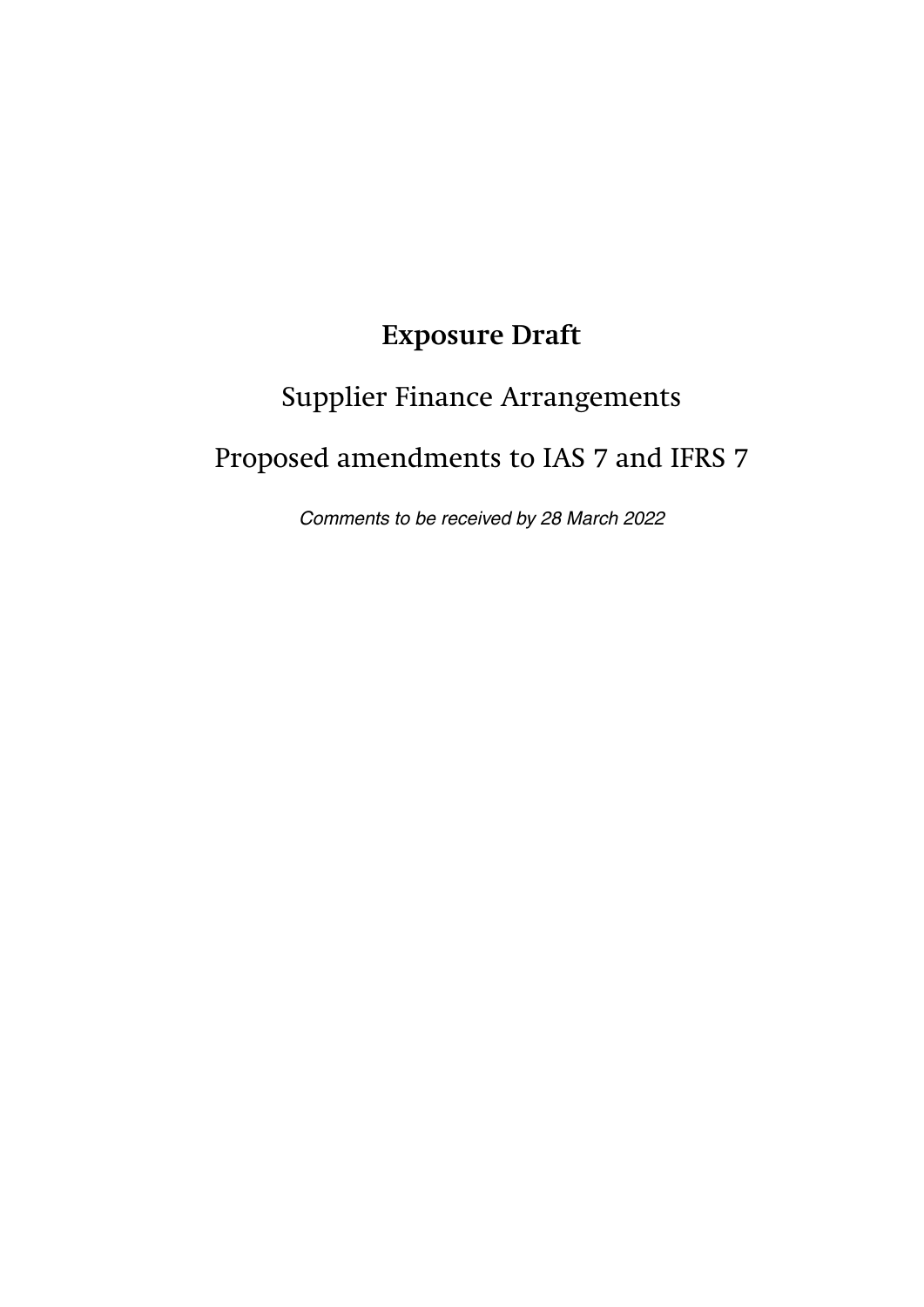Exposure Draft ED/2021/10 *Supplier Finance Arrangements* is published by the International Accounting Standards Board (IASB) for comment only. Comments need to be received by 28 March 2022 and should be submitted by email to [commentletters@ifrs.org](mailto:commentletters@ifrs.org) or online at [https://www.ifrs.org/projects/](https://www.ifrs.org/projects/open-for-comment/) [open-for-comment/.](https://www.ifrs.org/projects/open-for-comment/)

All comments will be on the public record and posted on our website at [www.ifrs.org](https://www.ifrs.org) unless the respondent requests confidentiality. Such requests will not normally be granted unless supported by a good reason, for example, commercial confidence. Please see our website for details on this policy and on how we use your personal data. If you would like to request confidentiality, please contact us at [commentletters@ifrs.org](mailto:commentletters@ifrs.org) before submitting your letter.

**Disclaimer:** To the extent permitted by applicable law, the IASB and the IFRS Foundation (Foundation) expressly disclaim all liability howsoever arising from this publication or any translation thereof whether in contract, tort or otherwise to any person in respect of any claims or losses of any nature including direct, indirect, incidental or consequential loss, punitive damages, penalties or costs.

Information contained in this publication does not constitute advice and should not be substituted for the services of an appropriately qualified professional.

ISBN: 978-1-914113-55-0

#### **Copyright © 2021 IFRS Foundation**

**All rights reserved.** Reproduction and use rights are strictly limited. Please contact the Foundation for further details at [permissions@ifrs.org](mailto:permissions@ifrs.org).

Copies of IASB publications may be ordered from the Foundation by emailing [customerservices@ifrs.org](mailto:customerservices@ifrs.org) or visiting our shop at<https://shop.ifrs.org>.



The Foundation has trade marks registered around the world (Marks) including 'IAS®', 'IASB®', the IASB® logo, 'IFRIC®', 'IFRS®', the IFRS® logo, 'IFRS for SMEs®', the IFRS for SMEs® logo, 'International Accounting Standards®', 'International Financial Reporting Standards®', the 'Hexagon Device', 'NIIF®' and 'SIC®'. Further details of the Foundation's Marks are available from the Foundation on request.

The Foundation is a not-for-profit corporation under the General Corporation Law of the State of Delaware, USA and operates in England and Wales as an overseas company (Company number: FC023235) with its principal office in the Columbus Building, 7 Westferry Circus, Canary Wharf, London, E14 4HD.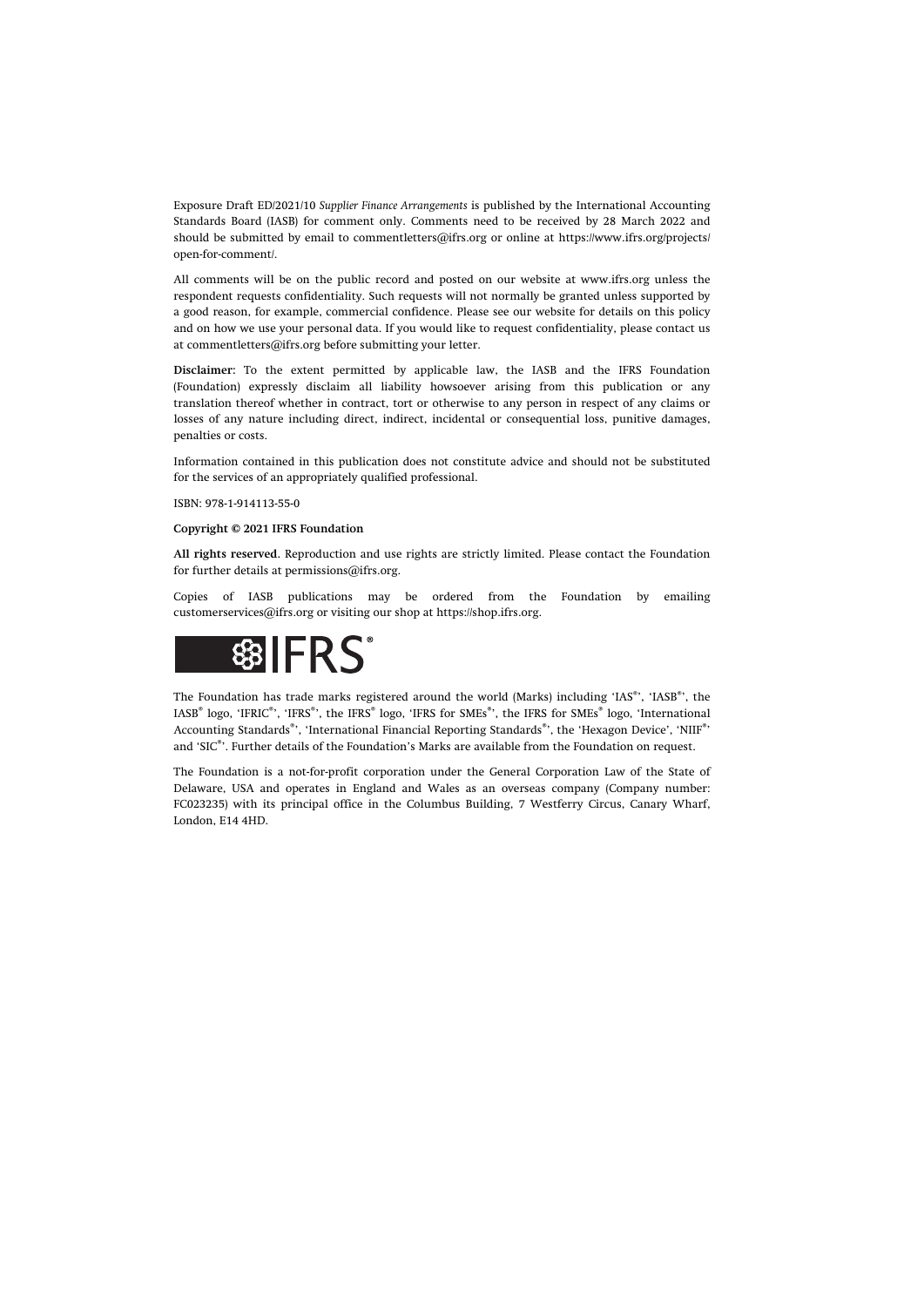## **CONTENTS**

|                                                                                                            | from page |
|------------------------------------------------------------------------------------------------------------|-----------|
| <b>INTRODUCTION</b>                                                                                        | 4         |
| <b>INVITATION TO COMMENT</b>                                                                               | 5         |
| <b>[DRAFT] AMENDMENTS TO IAS 7 STATEMENT OF CASH FLOWS</b>                                                 | 8         |
| [DRAFT] AMENDMENTS TO IFRS 7 FINANCIAL INSTRUMENTS:<br><b>DISCLOSURES</b>                                  | 11        |
| APPROVAL BY THE BOARD OF EXPOSURE DRAFT SUPPLIER FINANCE<br><b>ARRANGEMENTS PUBLISHED IN NOVEMBER 2021</b> | 13        |
| <b>[DRAFT] AMENDMENTS TO GUIDANCE ON IMPLEMENTING IFRS 7</b>                                               | 14        |
| <b>BASIS FOR CONCLUSIONS ON EXPOSURE DRAFT SUPPLIER FINANCE</b><br><b>ARRANGEMENTS</b>                     | 15        |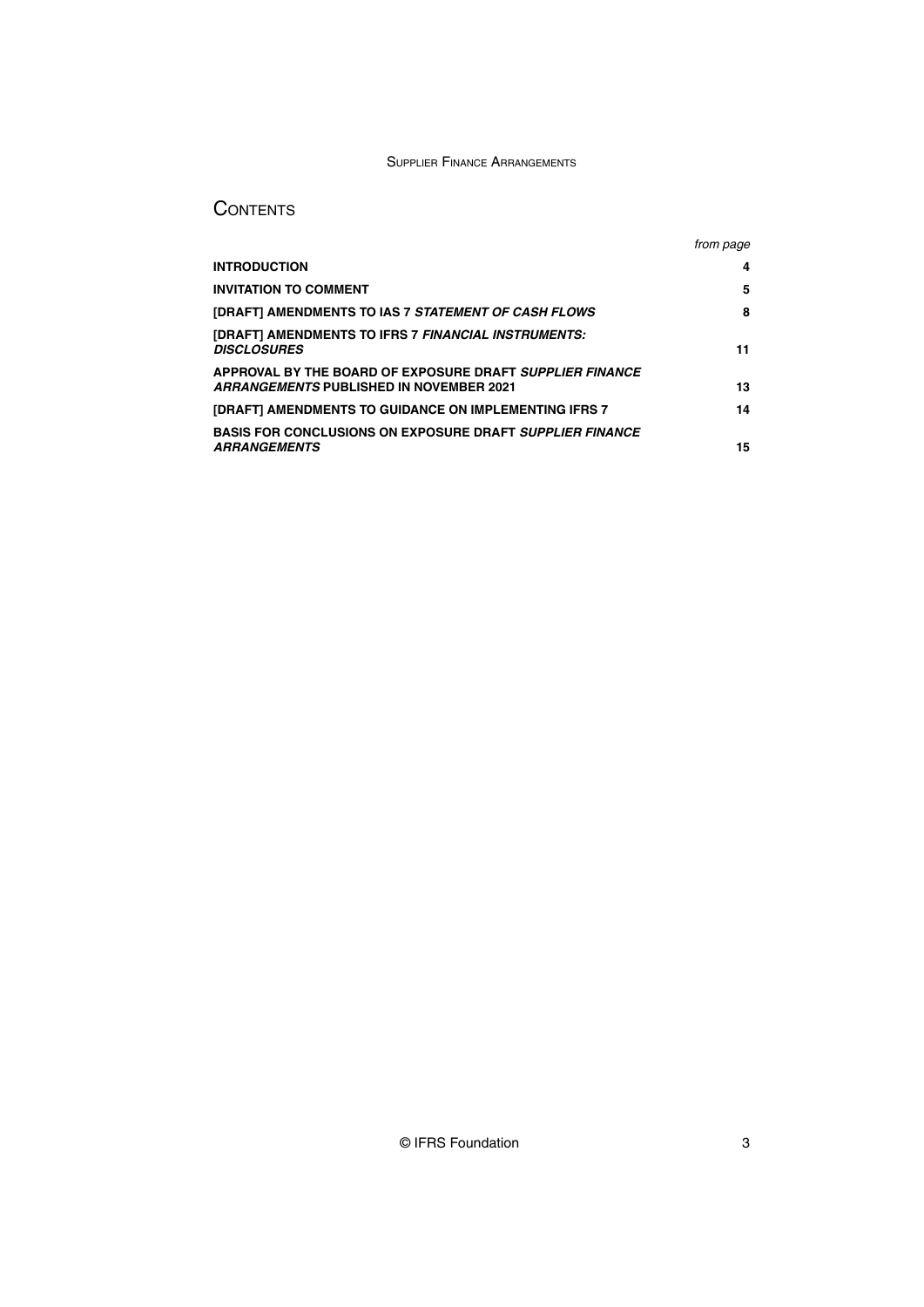## <span id="page-4-0"></span>**Introduction**

## **Why is the Board publishing this Exposure Draft?**

The IFRS Interpretations Committee (Committee) considered a question about the information an entity is required to provide in its financial statements about supply chain finance (reverse factoring) arrangements. The credit rating agency that submitted the question said, based on its experience, entities provide little information in their financial statements about those arrangements. In response to that question, in December 2020 the Committee published the Agenda Decision *Supply Chain Financing Arrangements—Reverse Factoring* to explain the applicable requirements in IFRS Standards.

Although those requirements go some way towards meeting the information needs of users of financial statements, feedback on the draft Agenda Decision—including from investors and analysts—suggested that the information an entity is required to provide about this form of financing falls short of meeting user information needs. Users of financial statements want to understand the effects of these arrangements on an entity's liabilities and cash flows, as well as on liquidity risk and risk management.

## **Proposals in this Exposure Draft**

The proposals in this Exposure Draft are intended to complement the requirements in IFRS Standards that apply to reverse factoring and similar arrangements (as explained in the Agenda Decision). The proposed amendments to IAS 7 *Statement of Cash Flows* and IFRS 7 *Financial Instruments: Disclosures* would require entities to disclose additional information in the notes about those arrangements. The Exposure Draft uses 'supplier finance arrangement' to refer to a reverse factoring or other similar arrangement. Proposed paragraphs 44F–44I of IAS 7 set out the main proposals that would apply to all supplier finance arrangements (as described in proposed paragraph 44G).

## **Who would be affected by the proposals?**

The proposed amendments would affect an entity that, as a buyer, enters into one or more supplier finance arrangements (as described in the proposals), under which the entity, or its suppliers, can access financing for amounts the entity owes its suppliers.

Users of financial statements would be able to obtain from financial statements the information that enables them to assess the effects of supplier finance arrangements on an entity's liabilities and cash flows, as well as on its liquidity risk and risk management.

## **Next step**

The International Accounting Standards Board (Board) will consider the comments it receives on the proposals in this Exposure Draft before deciding whether and how to proceed with the proposed amendments.

## **Other standard-setting work**

The US Financial Accounting Standards Board has a project on Disclosure of Supplier Finance Program Obligations with the objective of developing disclosure requirements that enhance transparency about the use of supplier finance programs.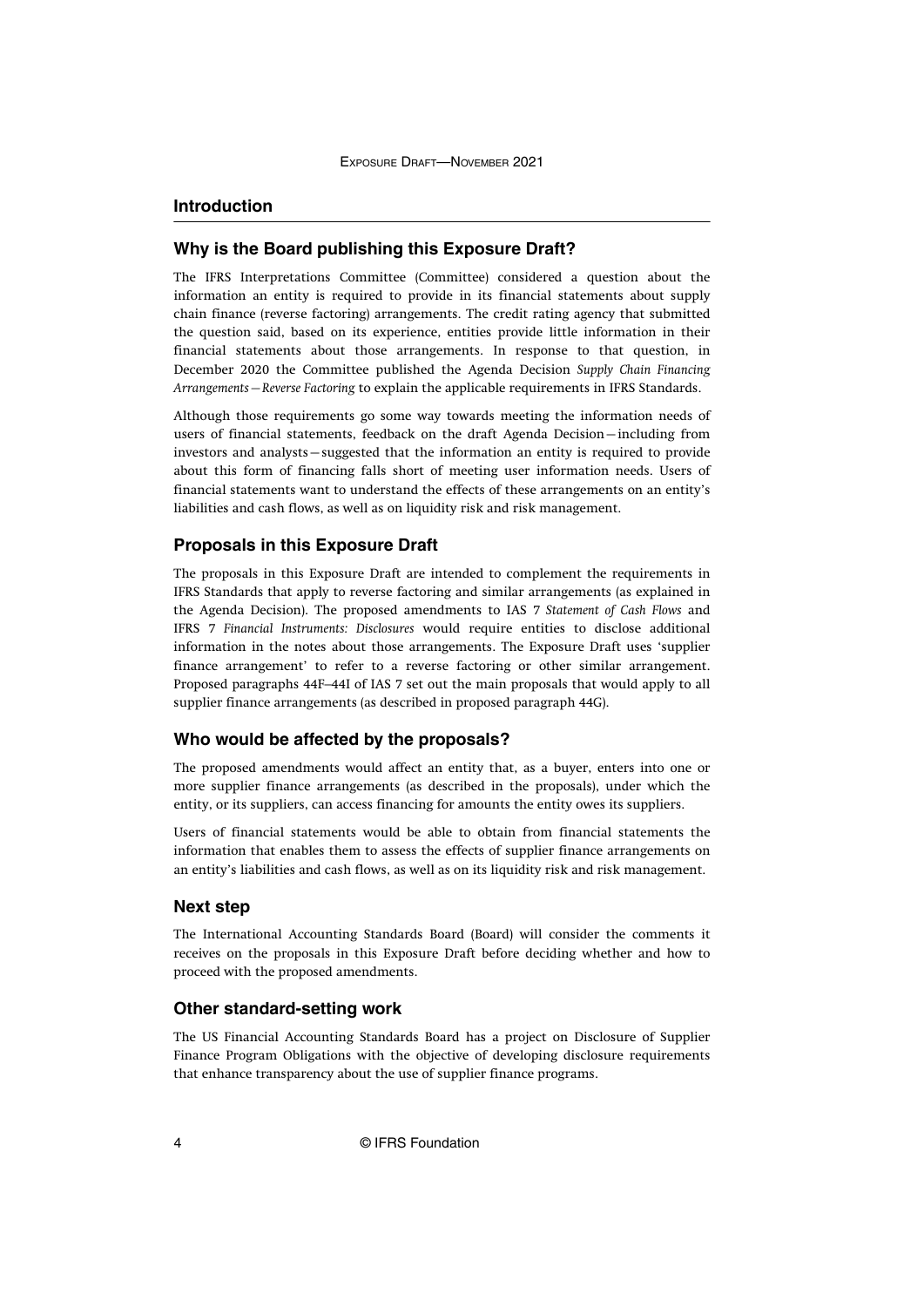## <span id="page-5-0"></span>**Invitation to comment**

The Board invites comments on the proposals in this Exposure Draft, particularly on the questions set out below. Comments are most helpful if they:

- (a) address the questions as stated;
- (b) indicate the specific paragraph(s) to which they relate;
- (c) contain a clear rationale;
- (d) identify any wording in the proposals that is difficult to translate; and
- (e) include any alternative the Board should consider, if applicable.

The Board is requesting comments only on matters addressed in this Exposure Draft.

## **Questions for respondents**

## **Question 1—Scope of disclosure requirements**

The [Draft] Amendments to IAS 7 and IFRS 7 do not propose to define supplier finance arrangements. Instead, paragraph 44G of the [Draft] Amendments to IAS 7 describes the characteristics of an arrangement for which an entity would be required to provide the information proposed in this Exposure Draft. Paragraph 44G also sets out examples of the different forms of such arrangements that would be within the scope of the Board's proposals.

Paragraphs BC5–BC11 of the Basis for Conclusions explain the Board's rationale for this proposal.

Do you agree with this proposal? Why or why not? If you disagree with the proposal, please explain what you suggest instead and why.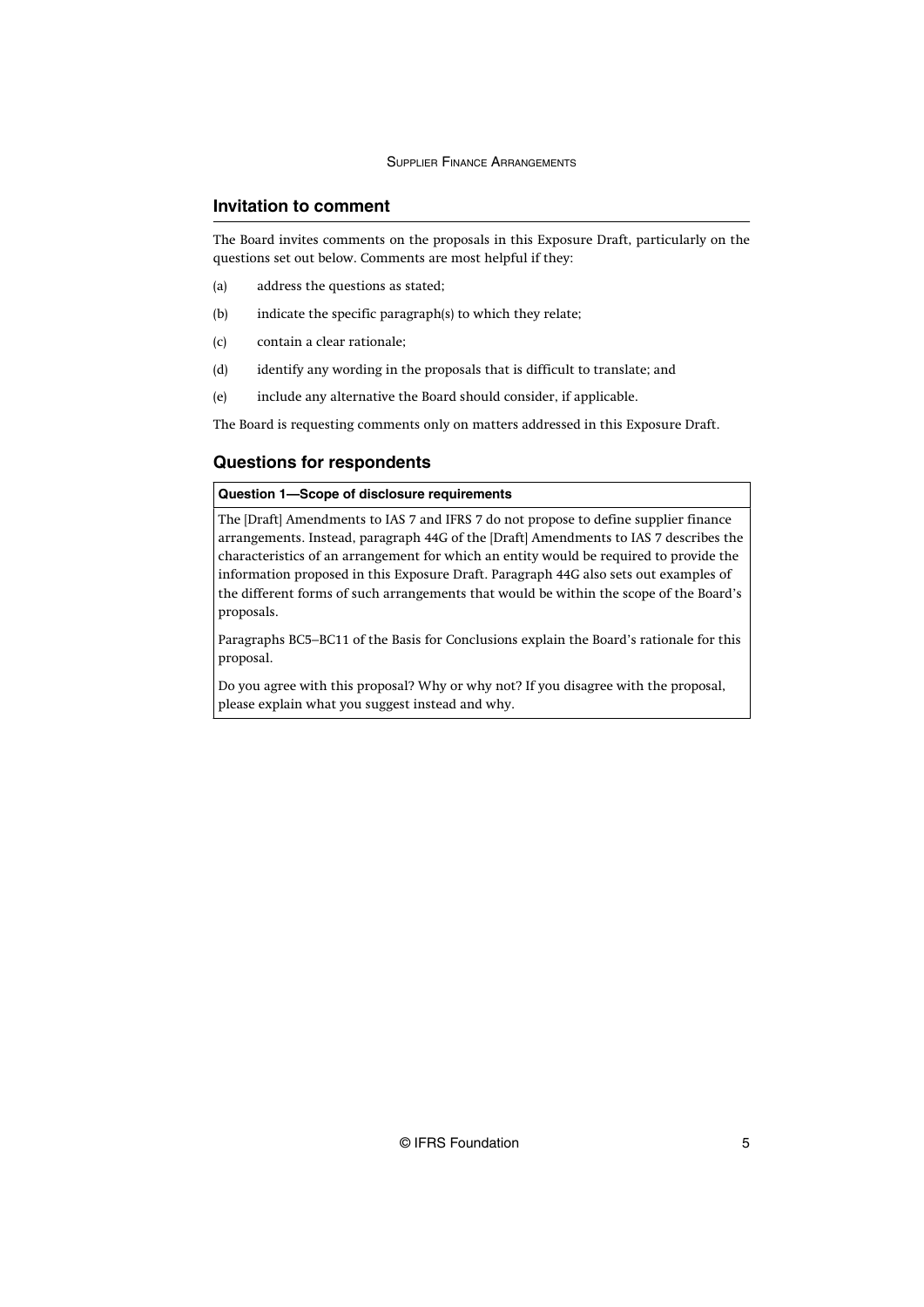#### **Question 2—Disclosure objective and disclosure requirements**

Paragraph 44F of the [Draft] Amendments to IAS 7 would require an entity to disclose information in the notes about supplier finance arrangements that enables users of financial statements to assess the effects of those arrangements on an entity's liabilities and cash flows.

To meet that objective, paragraph 44H of the [Draft] Amendments to IAS 7 proposes to require an entity to disclose:

- (a) the terms and conditions of each arrangement;
- (b) for each arrangement, as at the beginning and end of the reporting period:
	- (i) the carrying amount of financial liabilities recognised in the entity's statement of financial position that are part of the arrangement and the line item(s) in which those financial liabilities are presented;
	- (ii) the carrying amount of financial liabilities disclosed under (i) for which suppliers have already received payment from the finance providers; and
	- (iii) the range of payment due dates of financial liabilities disclosed under (i); and
- (c) as at the beginning and end of the reporting period, the range of payment due dates of trade payables that are not part of a supplier finance arrangement.

Paragraph 44I would permit an entity to aggregate this information for different arrangements only when the terms and conditions of the arrangements are similar.

Paragraphs BC12–BC15 and BC17–BC20 of the Basis for Conclusions explain the Board's rationale for this proposal.

Do you agree with this proposal? Why or why not? If you agree with only parts of the proposal, please specify what you agree and disagree with. If you disagree with the proposal (or parts of it), please explain what you suggest instead and why.

#### **Question 3—Examples added to disclosure requirements**

Paragraph 44B of the [Draft] Amendments to IAS 7 and paragraphs B11F and IG18 of the [Draft] Amendments to IFRS 7 propose to add supplier finance arrangements as an example within the requirements to disclose information about changes in liabilities arising from financing activities and about an entity's exposure to liquidity risk, respectively.

Paragraphs BC16 and BC21–BC22 of the Basis for Conclusions explain the Board's rationale for this proposal.

Do you agree with this proposal? Why or why not? If you disagree with the proposal, please explain what you suggest instead and why.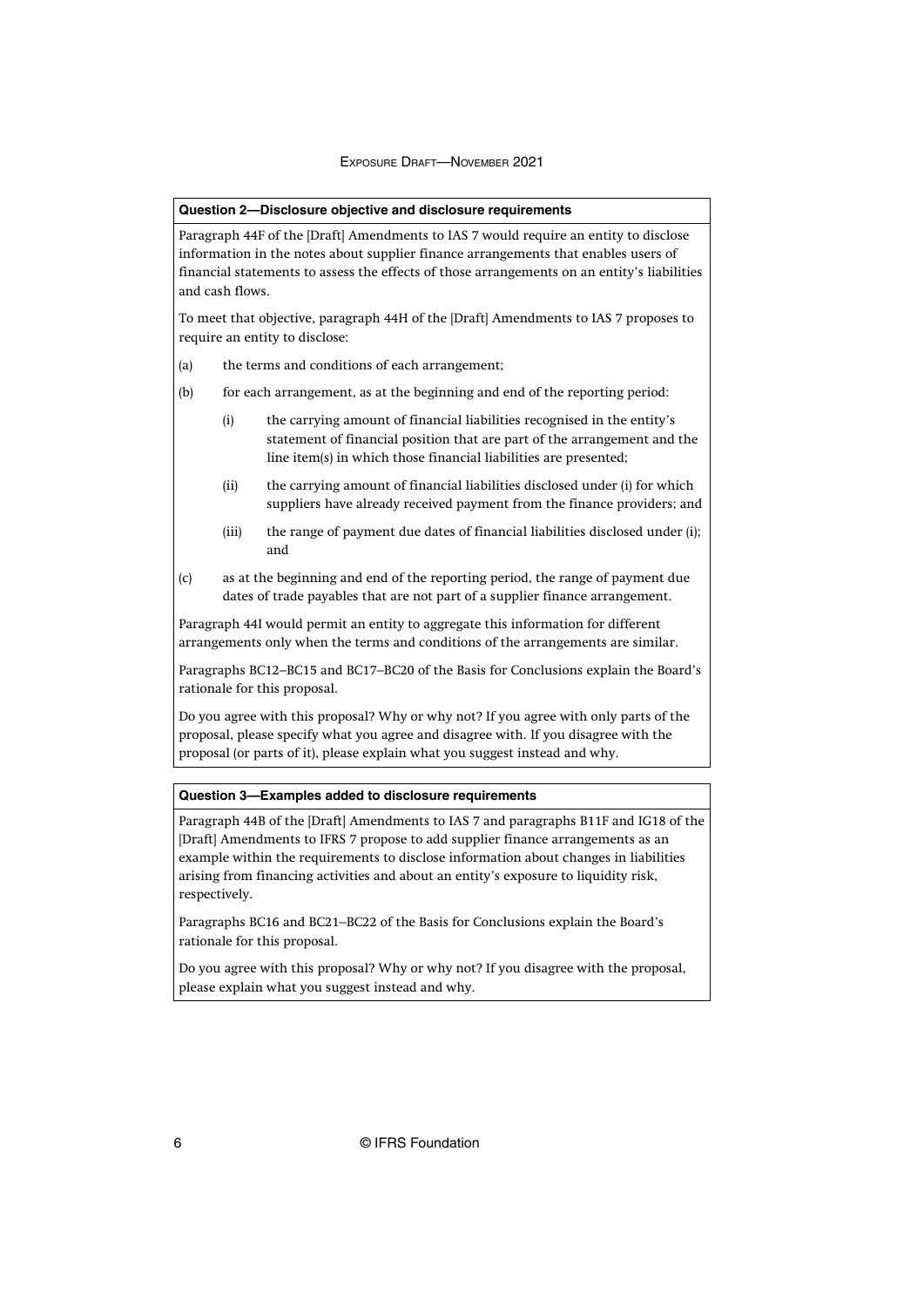## **Deadline**

The Board will consider all written comments received by **28 March 2022**.

## **How to comment**

Please submit your comments electronically:

| Online   | https://www.ifrs.org/projects/open-for-comment/ |
|----------|-------------------------------------------------|
| By email | comment letters@ifrs.org                        |

Your comments will be on the public record and posted on our website unless you request confidentiality and we grant your request. We normally grant such requests only if they are supported by a good reason, for example, commercial confidence. Please see our website for details on this policy and on how we use your personal data. If you would like to request confidentiality, please contact us at [commentletters@ifrs.org](mailto:commentletters@ifrs.org) before submitting your letter.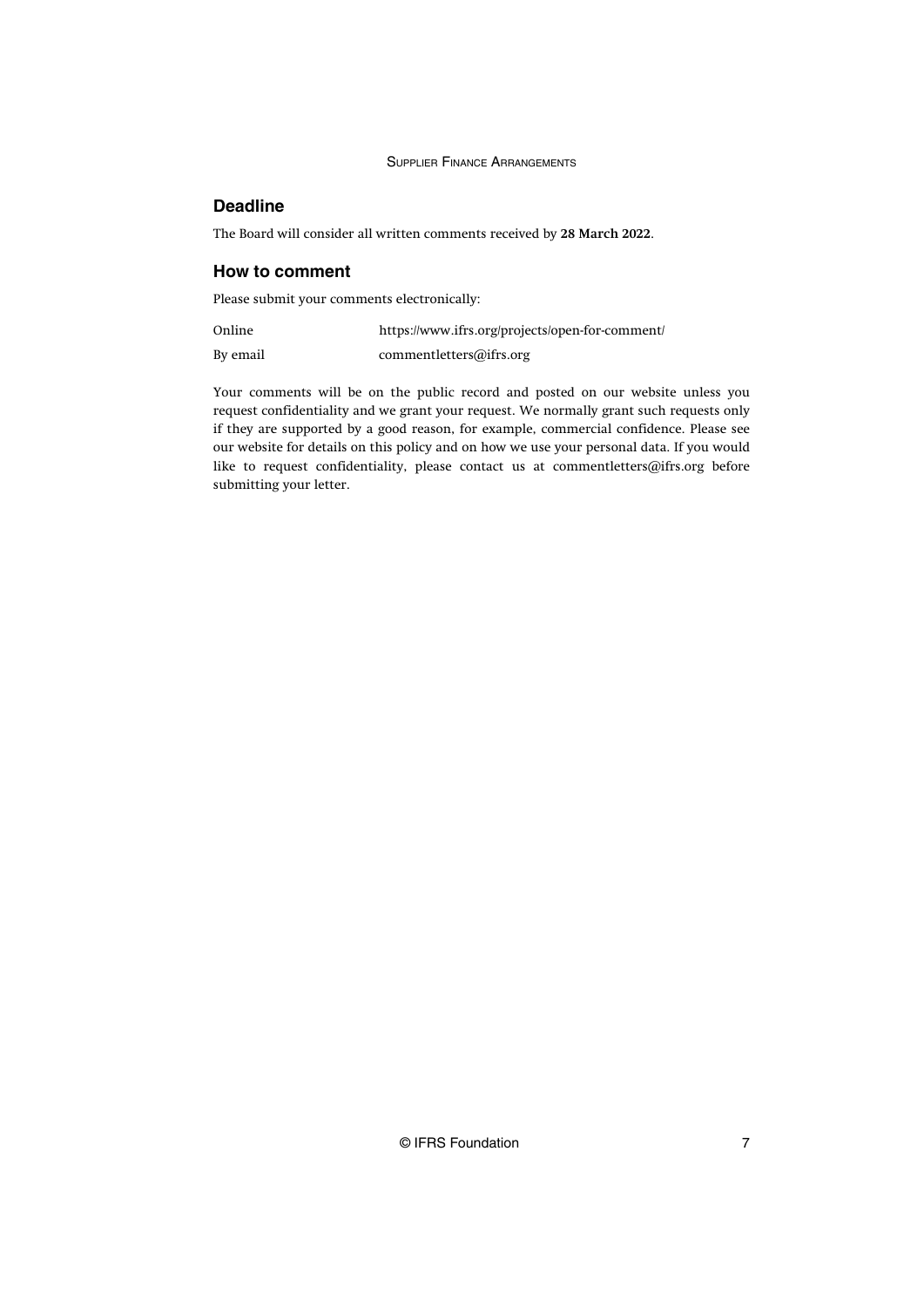## <span id="page-8-0"></span>**[Draft] Amendments to IAS 7 Statement of Cash Flows**

Paragraph 44B is amended. Paragraphs 44F–44I and their related heading and paragraph 62 are added. Deleted text is struck through and new text is underlined. Paragraphs 44A, 44C and 44D are not amended, but are included for ease of reference.

#### **Changes in liabilities arising from financing activities**

- **An entity shall provide disclosures that enable users of financial statements to evaluate changes in liabilities arising from financing activities, including both changes arising from cash flows and non-cash changes. 44A**
- To the extent necessary to satisfy the requirement in paragraph 44A, an entity shall disclose the following changes in liabilities arising from financing activities: 44B
	- (a) changes from financing cash flows;
	- (b) changes arising from obtaining or losing control of subsidiaries or other businesses;
	- (c) the effect of changes in foreign exchange rates;
	- (d) changes in fair values;-and
	- (da) non-cash changes arising from supplier finance arrangements (as described in paragraph 44G), for example when future cash outflows will be classified as cash flows from financing activities; and
	- (e) other changes.
- Liabilities arising from financing activities are liabilities for which cash flows were, or future cash flows will be, classified in the statement of cash flows as cash flows from financing activities. In addition, the disclosure requirement in paragraph 44A also applies to changes in financial assets (for example, assets that hedge liabilities arising from financing activities) if cash flows from those financial assets were, or future cash flows will be, included in cash flows from financing activities. 44C
- One way to fulfil the disclosure requirement in paragraph 44A is by providing a reconciliation between the opening and closing balances in the statement of financial position for liabilities arising from financing activities, including the changes identified in paragraph 44B. Where an entity discloses such a reconciliation, it shall provide sufficient information to enable users of the financial statements to link items included in the reconciliation to the statement of financial position and the statement of cash flows. 44D

...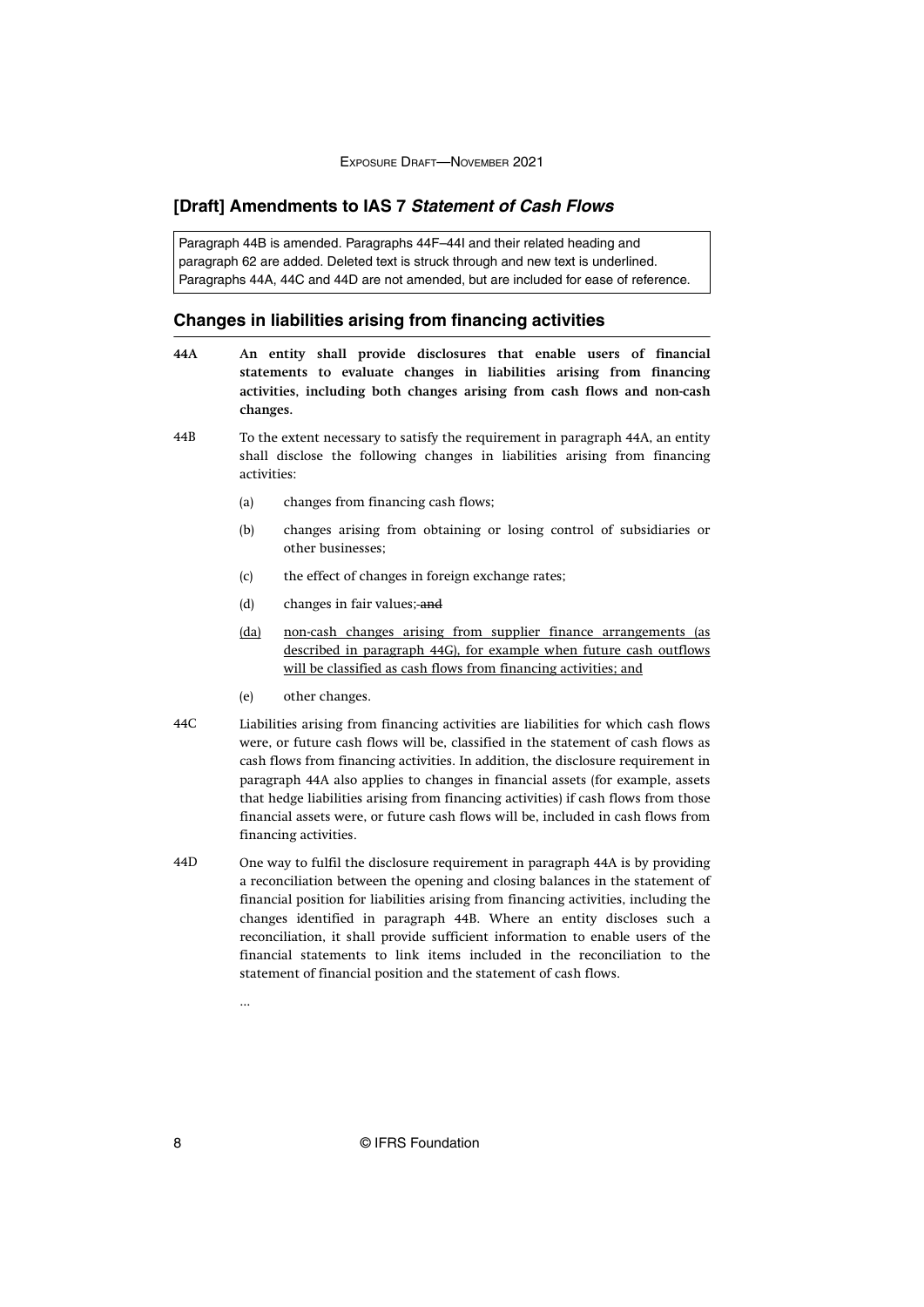## **Supplier finance arrangements**

- **An entity shall disclose information about its supplier finance arrangements (as described in paragraph 44G) that enables users of financial statements to assess the effects of those arrangements on the entity's liabilities and cash flows. 44F**
- A supplier finance arrangement is characterised by one or more finance providers offering to pay amounts an entity owes its suppliers and the entity agreeing to pay the finance providers at the same date as, or a date later than, suppliers are paid. These arrangements provide the entity with extended payment terms, or the entity's suppliers with early payment terms, compared to the related invoice payment due date. Supplier finance arrangements are often referred to as supply chain finance, payables finance or reverse factoring arrangements. 44G
- To meet the objective in paragraph 44F, an entity shall disclose: 44H
	- (a) the terms and conditions of each supplier finance arrangement (including, for example, extended payment terms and security or guarantees provided);
	- (b) for each supplier finance arrangement, as at the beginning and end of the reporting period:
		- (i) the carrying amount of financial liabilities recognised in the entity's statement of financial position that are part of the arrangement and the line item(s) in which those financial liabilities are presented;
		- (ii) the carrying amount of financial liabilities disclosed under (i) for which suppliers have already received payment from the finance providers; and
		- (iii) the range of payment due dates (for example, 30 to 40 days after the invoice date) of financial liabilities disclosed under (i); and
	- (c) as at the beginning and end of the reporting period, the range of payment due dates of trade payables that are not part of a supplier finance arrangement.
- An entity shall disclose additional information about its supplier finance arrangements necessary to meet the disclosure objective in paragraph 44F (for example, additional information about the range of payment due dates disclosed under paragraph 44H(b)(iii) or paragraph 44H(c), when that range is wide). An entity is permitted to aggregate the information provided to meet the disclosure objective in paragraph 44F for different arrangements only when the terms and conditions of those arrangements are similar. 44I

...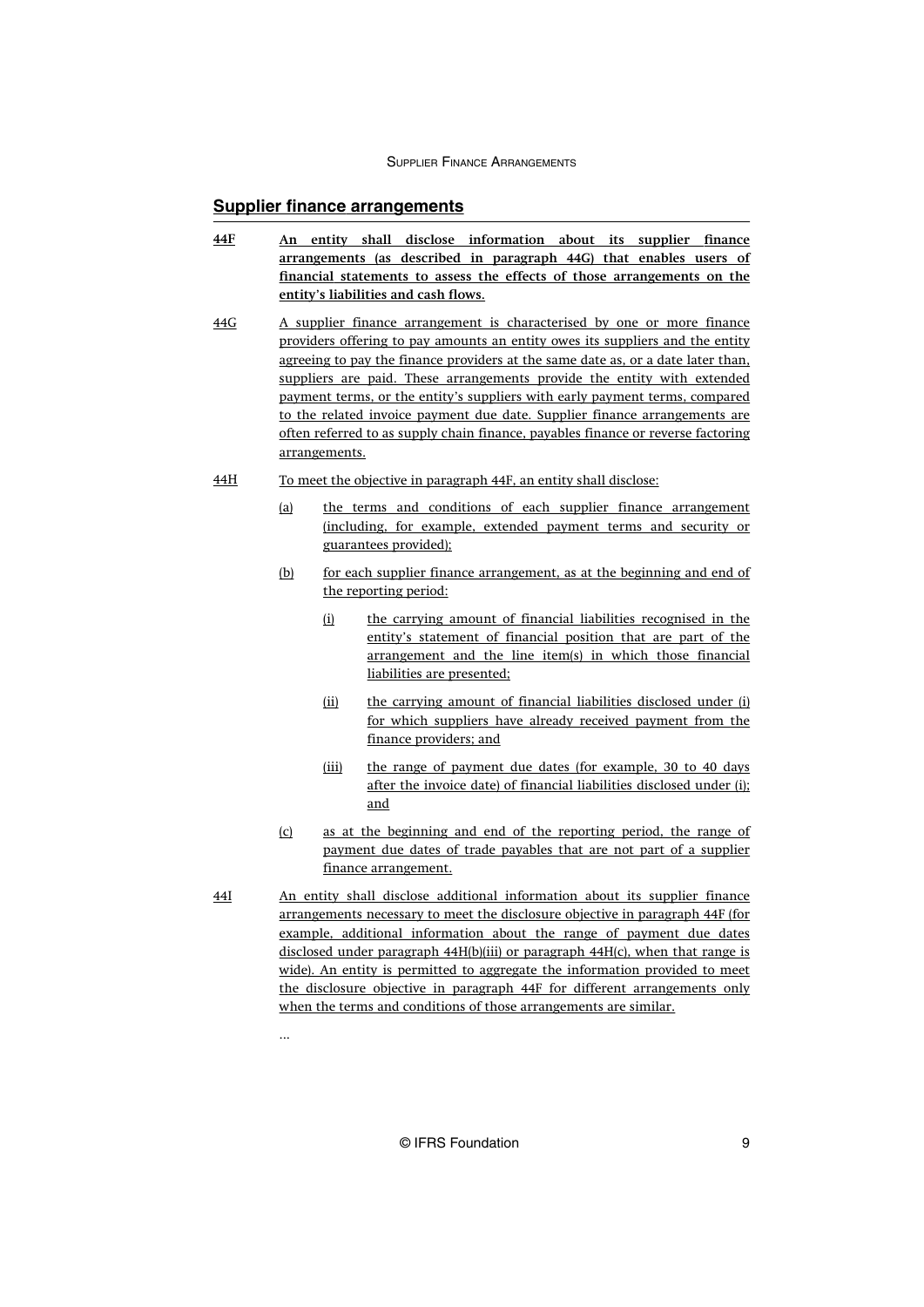## **Effective date**

...

*Supplier Finance Arrangements*, which amended IAS 7 and IFRS 7, issued in [Month, Year], added paragraphs 44F–44I and amended paragraph 44B. An entity shall apply those amendments for annual reporting periods beginning on or after [date to be decided after exposure] retrospectively in accordance with IAS 8. Earlier application is permitted. If an entity applies the amendments for an earlier period, it shall disclose that fact. 62

10 © IFRS Foundation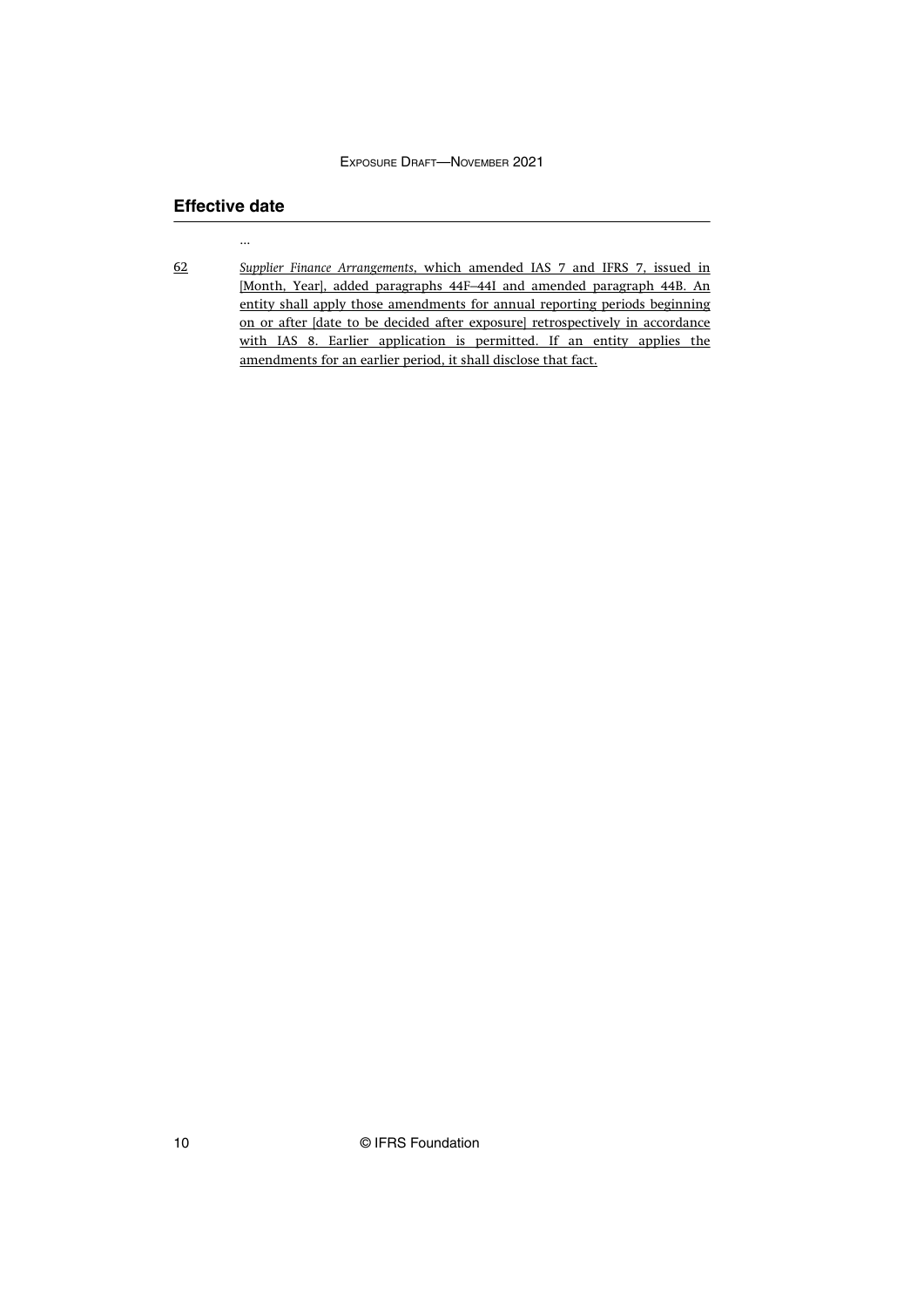## <span id="page-11-0"></span>**[Draft] Amendments to IFRS 7 Financial Instruments: Disclosures**

Paragraph 44II is added. In Appendix B, paragraph B11F is amended. Deleted text is struck through and new text is underlined.

## **Effective date and transition**

*Supplier Finance Arrangements*, which amended IAS 7 and IFRS 7, issued in [Month, Year], amended paragraph B11F. An entity shall apply those amendments when it applies the amendments to IAS 7. 44II

## **Appendix B Application guidance**

...

...

...

...

## **Nature and extent of risks arising from financial instruments (paragraphs 31–42)**

## **Quantitative liquidity risk disclosures (paragraphs 34(a) and 39(a) and (b))**

...

- Other factors that an entity might consider in providing the disclosure required in paragraph 39(c) include, but are not limited to, whether the entity: B11F
	- (a) has committed borrowing facilities (eg commercial paper facilities) or other lines of credit (eg stand-by credit facilities or supplier finance arrangements (as described in paragraph 44G of IAS 7)) that it can access to meet liquidity needs;
	- (b) holds deposits at central banks to meet liquidity needs;
	- (c) has very diverse funding sources;
	- (d) has significant concentrations of liquidity risk in either its assets or its funding sources;
	- (e) has internal control processes and contingency plans for managing liquidity risk;
	- (f) has instruments that include accelerated repayment terms (eg on the downgrade of the entity's credit rating);
	- (g) has instruments that could require the posting of collateral (eg margin calls for derivatives);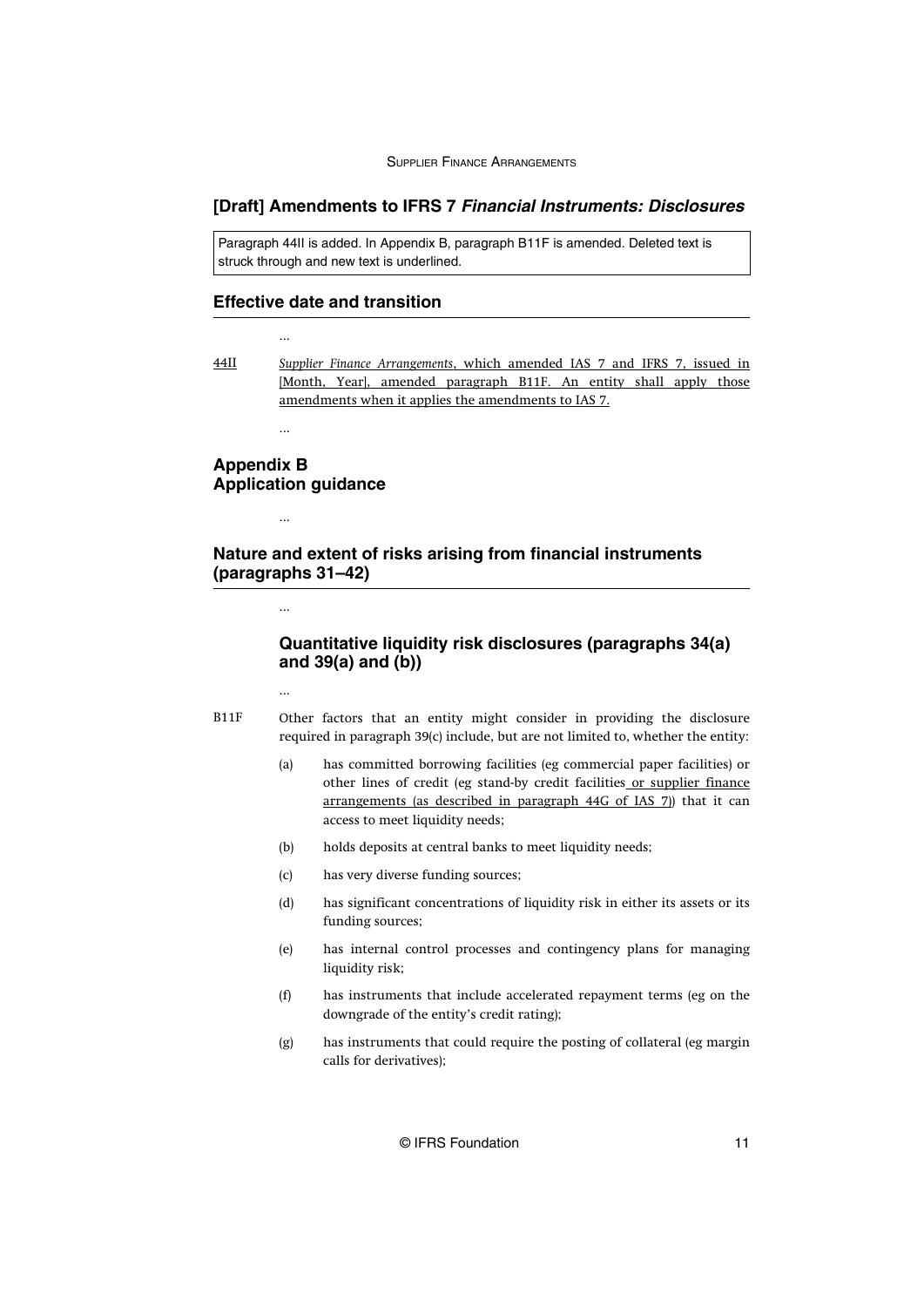- (h) has instruments that allow the entity to choose whether it settles its financial liabilities by delivering cash (or another financial asset) or by delivering its own shares; or
- (i) has instruments that are subject to master netting agreements; or
- (j) has supplier finance arrangements (as described in paragraph 44G of IAS 7) that provide the entity with extended payment terms or that provide the entity's suppliers with early payment terms.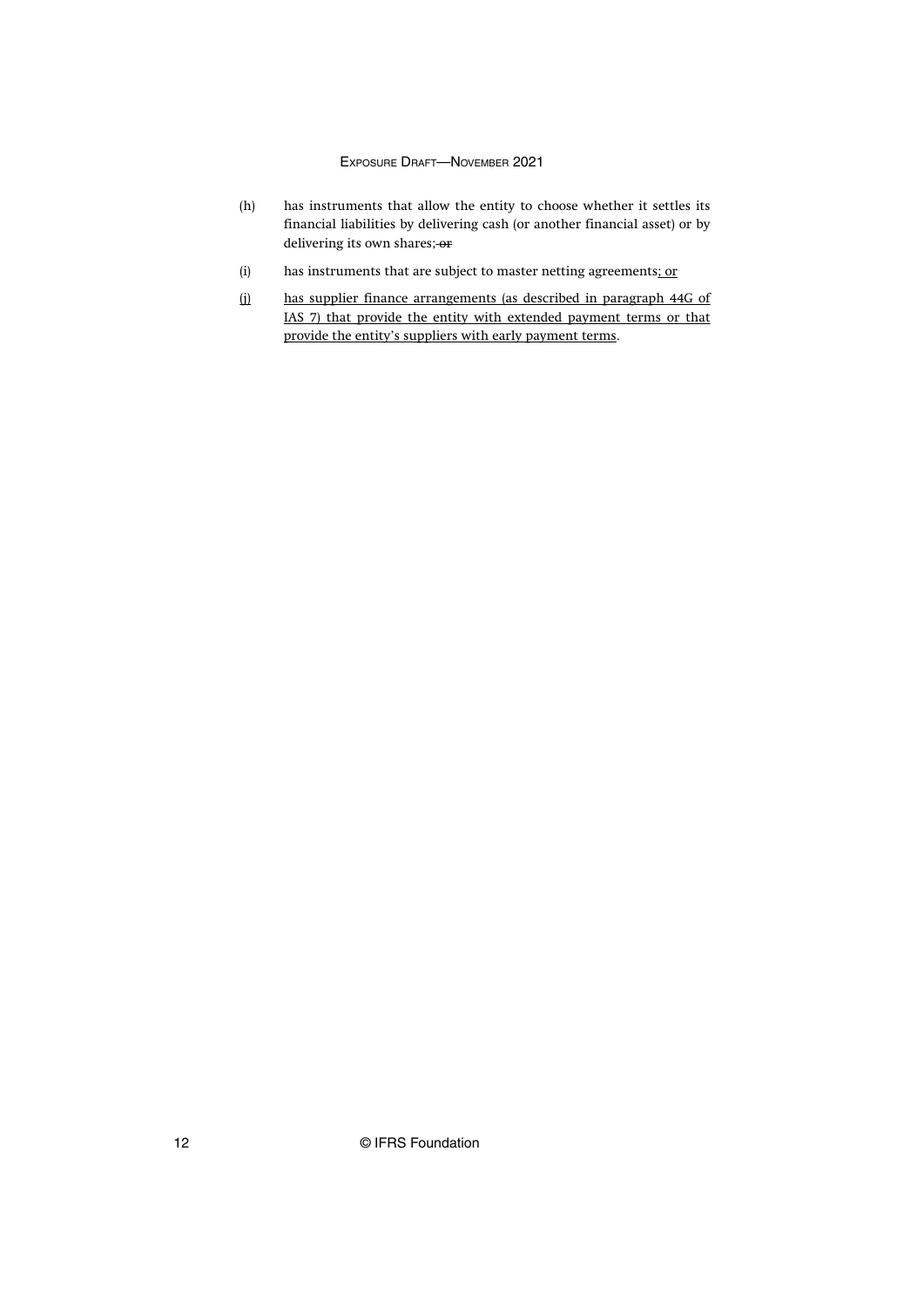## <span id="page-13-0"></span>**Approval by the Board of Exposure Draft Supplier Finance Arrangements published in November 2021**

The Exposure Draft *Supplier Finance Arrangements*, which proposes amendments to IAS 7 *Statement of Cash Flows* and IFRS 7 *Financial Instruments: Disclosures*, was approved for publication by all 12 members of the International Accounting Standards Board.

Andreas Barckow Chair Suzanne Lloyd Vice-Chair Nick Anderson Tadeu Cendon Zach Gast Jianqiao Lu Bruce Mackenzie Bertrand Perrin Thomas Scott Rika Suzuki Ann Tarca Mary Tokar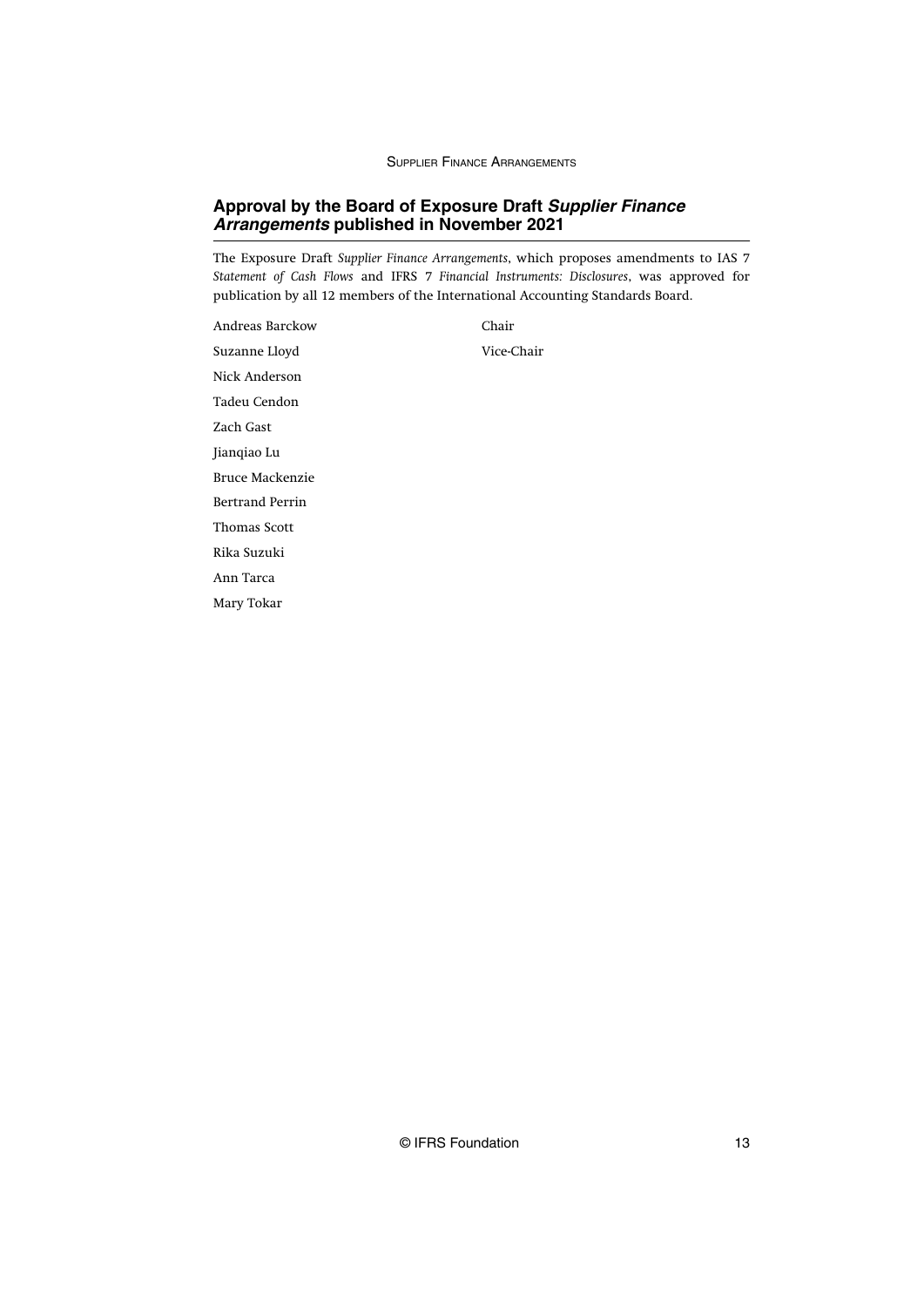## <span id="page-14-0"></span>**[Draft] Amendments to Guidance on implementing IFRS 7 Financial Instruments: Disclosures**

...

...

Paragraph IG18 is amended. Deleted text is struck through and new text is underlined.

## **Nature and extent of risks arising from financial instruments (paragraphs 31–42 and B6–B28)**

## **Quantitative disclosures (paragraphs 34–42 and B7–B28)**

- Paragraph 34 requires disclosure of quantitative data about concentrations of risk. For example, concentrations of credit risk may arise from: IG18
	- (a) industry sectors. Thus, if an entity's counterparties are concentrated in one or more industry sectors (such as retail or wholesale), it would disclose separately exposure to risks arising from each concentration of counterparties.
	- (b) credit rating or other measure of credit quality. Thus, if an entity's counterparties are concentrated in one or more credit qualities (such as secured loans or unsecured loans) or in one or more credit ratings (such as investment grade or speculative grade), it would disclose separately exposure to risks arising from each concentration of counterparties.
	- (c) geographical distribution. Thus, if an entity's counterparties are concentrated in one or more geographical markets (such as Asia or Europe), it would disclose separately exposure to risks arising from each concentration of counterparties.
	- (d) a limited number of individual counterparties or groups of closely related counterparties.

Similar principles apply to identifying concentrations of other risks, including liquidity risk and market risk. For example, concentrations of liquidity risk may arise from the repayment terms of financial liabilities, sources of borrowing facilities, or reliance on a particular market in which to realise liquid assets, or supplier finance arrangements (as described in paragraph 44G of IAS 7) resulting in the entity concentrating with finance providers a portion of its financial liabilities originally owed to suppliers. Concentrations of foreign exchange risk may arise if an entity has a significant net open position in a single foreign currency, or aggregate net open positions in several currencies that tend to move together.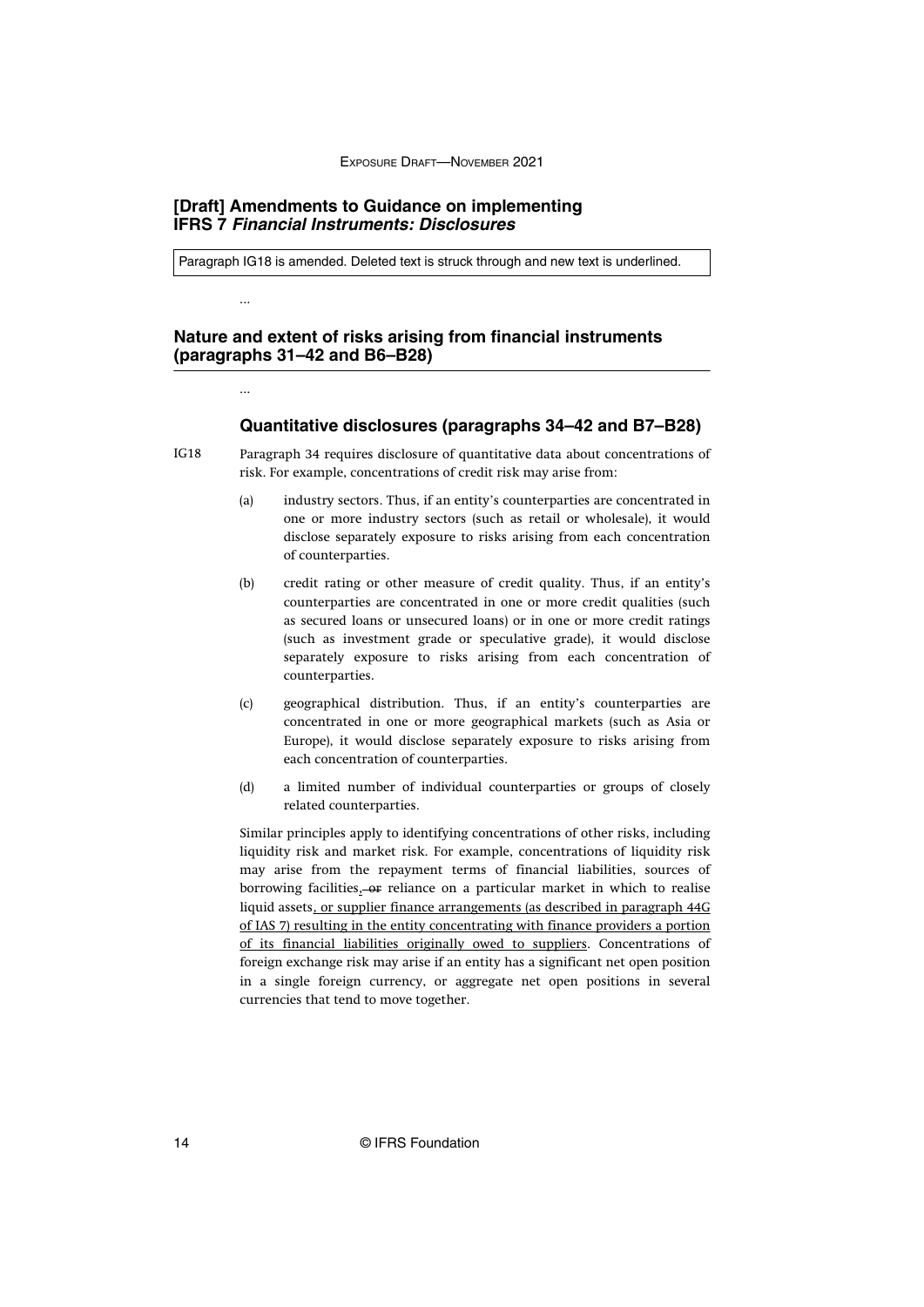## <span id="page-15-0"></span>**Basis for Conclusions on Exposure Draft Supplier Finance Arrangements**

*This Basis for Conclusions accompanies, but is not part of, the Exposure Draft* Supplier Finance Arrangements*. It summarises the considerations of the International Accounting Standards Board (Board) when developing the Exposure Draft. Individual Board members gave greater weight to some factors than to others.*

## **Background**

- The IFRS Interpretations Committee (Committee) considered a question from a credit rating agency about the information required to be provided in financial statements about supply chain finance (reverse factoring) arrangements. The Committee was asked: BC1
	- (a) how an entity is required to present liabilities to pay for goods or services received when the related invoices are part of a reverse factoring arrangement; and
	- (b) what information about reverse factoring arrangements an entity is required to disclose in its financial statements.
- In response to that question, in December 2020 the Committee published the Agenda Decision *Supply Chain Financing Arrangements—Reverse Factoring*. Although IFRS Standards do not make any explicit reference to supply chain finance (or reverse factoring) arrangements, the Agenda Decision explains the requirements applicable to such arrangements for the:  $RC2$ 
	- (a) presentation of liabilities in the statement of financial position;
	- (b) presentation of cash flows in the statement of cash flows; and
	- (c) disclosure of financing activities, liquidity risk and risk management in the notes.
- As the Agenda Decision explains, IFRS Standards already include requirements that meet some of the information needs of users of financial statements with respect to reverse factoring arrangements. To the extent that doing so is relevant to an understanding of its financial statements, an entity is already required to present separately liabilities that are part of reverse factoring arrangements, and disclose the accounting policy it applies to such liabilities. An entity is also required to disclose information in the notes about its exposure to liquidity risk arising from those arrangements that enables users of financial statements to evaluate the nature and extent of risks to which the entity is exposed. BC3
- The Board expects the Agenda Decision to help entities in providing relevant information about reverse factoring arrangements when applying the current requirements in IFRS Standards. The Board has been informed, however, that without targeted amendments to the current disclosure requirements, users of financial statements may be unable to obtain from financial statements some of the information they need to understand the effects of the arrangements and may, therefore, be hindered in comparing one entity with BC4

© IFRS Foundation 15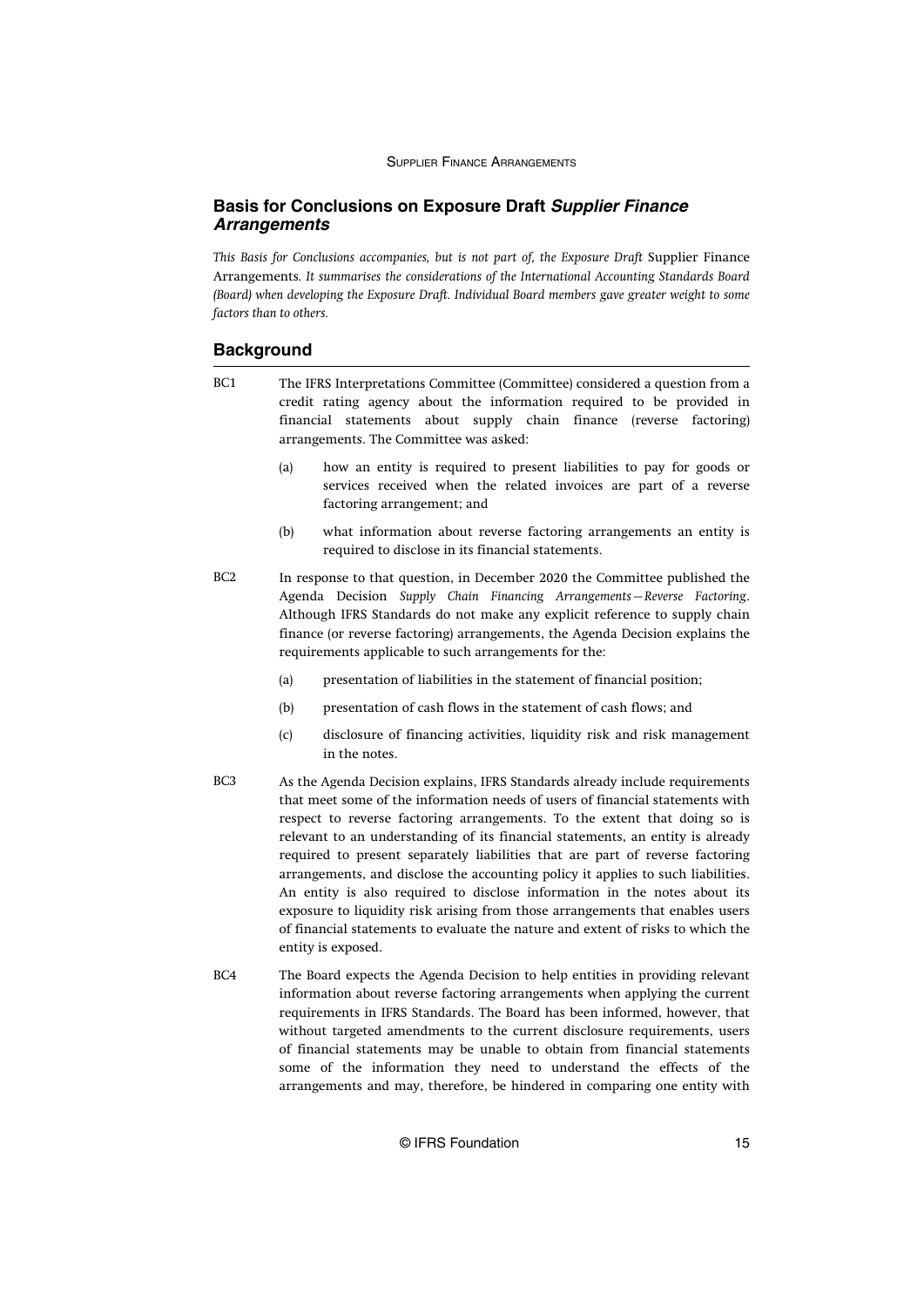another. The Board proposes to amend IAS 7 *Statement of Cash Flows* and IFRS 7 *Financial Instruments: Disclosures* to add disclosure requirements related to reverse factoring and similar arrangements to meet user information needs in a way that complements the current requirements in IFRS Standards.

#### **Proposed amendments to IAS 7**

## **The scope of the disclosure requirements**

- In practice, the term 'supply chain finance' can refer to a broad range of financing arrangements related to an entity's working capital. Although supply chain finance is usually confined to arrangements that finance amounts an entity owes its suppliers (such as payables finance or reverse factoring arrangements), the term can also be used more broadly to refer to arrangements that finance receivables and inventories (see [paragraph BC11](#page-17-0)). The Board, therefore, decided to use the term 'supplier finance arrangements' to reflect the scope of its proposals, which is confined to arrangements that finance amounts an entity owes its suppliers. BC5
- The Board decided to explain the type of arrangements that are within the scope of the proposed disclosures instead of attempting to develop a detailed definition of a supplier finance arrangement. Supplier finance practices and arrangements may evolve over time. A detailed definition risks becoming outdated as new practices and arrangements develop. The Board's approach of explaining rather than defining the arrangements in scope enables the proposals to be framed in a manner that captures the characteristics of such arrangements that give rise to particular information needs of users of financial statements. BC6

#### **Supplier finance arrangements**

- An entity buys goods and services from suppliers on agreed payment terms. The buyer then enters into an arrangement with one or more finance providers that is typically characterised by the finance providers offering to pay the buyer's suppliers on a date before the buyer pays the amount it owes for the goods or services. BC7
- The Board considered different types of supplier finance arrangements and noted that they can be structured in different ways. For example:  $RC8$ 
	- (a) an arrangement can be one in which the entity does not obtain an extension of credit from the finance providers—the entity settles invoices that are part of the arrangement on the due date as negotiated with its suppliers. However, suppliers (that are part of the arrangement) can choose to be paid earlier than the invoice due date by the finance providers, at a discount. It may (or may not) be that the entity has negotiated extended payment terms with its suppliers in the light of the supplier finance arrangement being in place.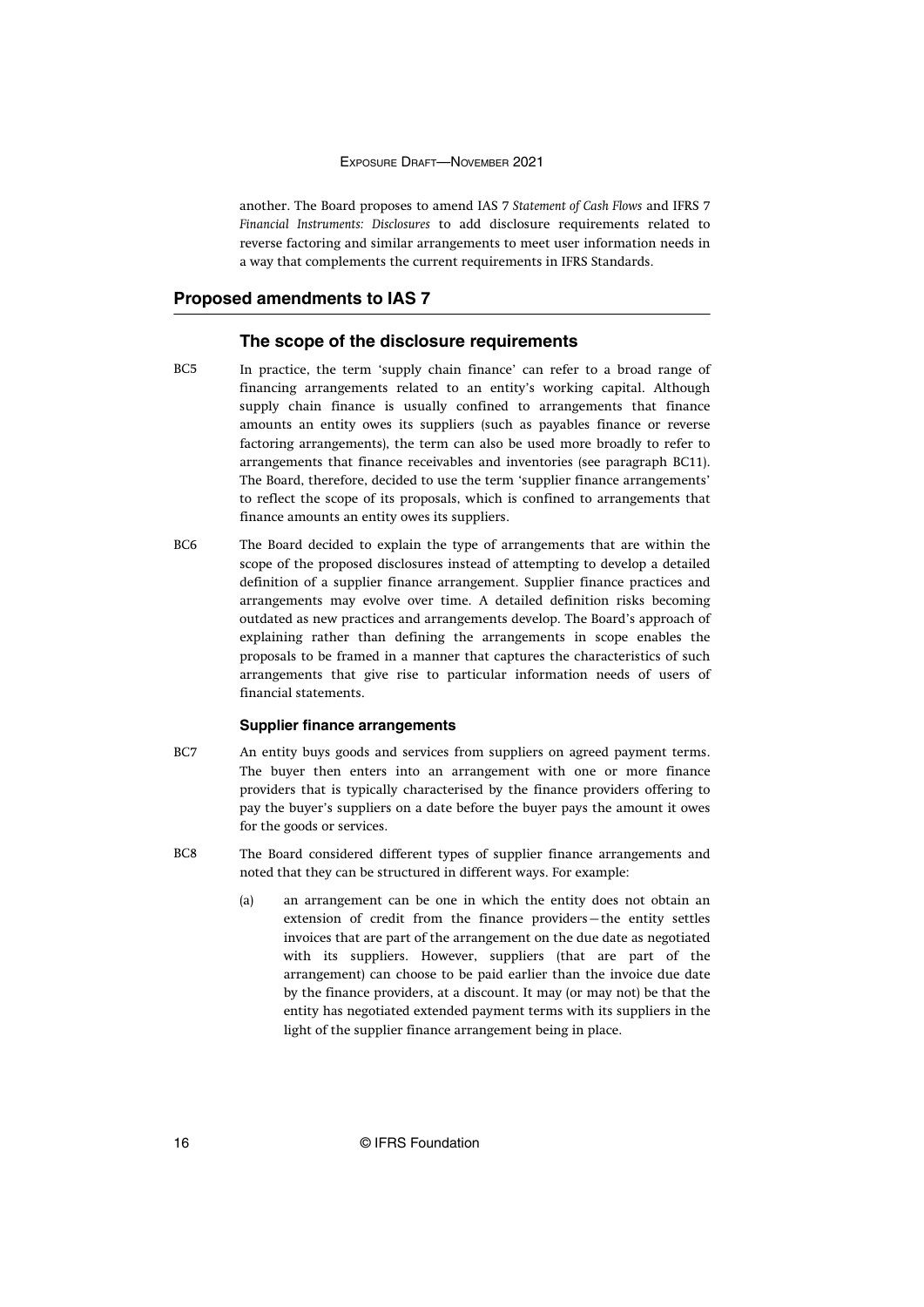- <span id="page-17-0"></span>(b) an arrangement can be one in which the entity obtains extended credit from the finance providers—the entity pays the finance providers at a date later than the invoice due date for an amount that is more than the invoice amount; the finance providers pay suppliers the amounts they are owed by the entity on the invoice due date.
- An entity may enter into supplier finance arrangements for different reasons. Typically, these arrangements aim to improve working capital (for example, through extended payment terms) and, additionally or alternatively, to assist the entity's suppliers (for example, through alternative and more affordable financing).  $RC9$
- The Board decided to describe supplier finance arrangements in a manner that would capture all arrangements that provide financing of amounts an entity owes its suppliers in a similar way to reverse factoring arrangements. Variations in the form or labelling of the arrangement would not affect whether the disclosure requirements apply. All arrangements with the characteristics of supplier finance arrangements (as described in paragraph 44G of IAS 7) are, therefore, subject to the proposed new disclosure requirements, irrespective of where and how an entity presents and classifies the related liabilities and cash flows in its statements of financial position and cash flows. BC10

#### **Arrangements that finance receivables or inventories**

The Board considered whether to include within the project's scope arrangements that are linked directly to financing receivables or inventory but decided not to do so. Including within the project's scope receivables and inventory financing arrangements would require an assessment of the possible targeted information needs of users of financial statements about those arrangements. Those information needs are unlikely to align fully with user information needs about supplier finance arrangements. A wider scope might, therefore, result in delaying improvements to the required disclosures for supplier finance arrangements, which the Board has been informed are needed by investors and analysts. Additionally, among other requirements in IFRS Standards, paragraphs 42A–42H of IFRS 7 apply to some types of receivables financing arrangements—those paragraphs include disclosure requirements for transfers of financial assets that are not derecognised in their entirety and for any continuing involvement in a transferred asset. BC11

## **Disclosure objective and disclosure requirements**

- Users of financial statements have highlighted information needs that require standard-setting. Without additional information about an entity's supplier finance arrangements, users of financial statements find it difficult to: BC12
	- (a) analyse the total amount and terms of an entity's debt, especially when financial liabilities that are part of the arrangement are classified as trade and other payables;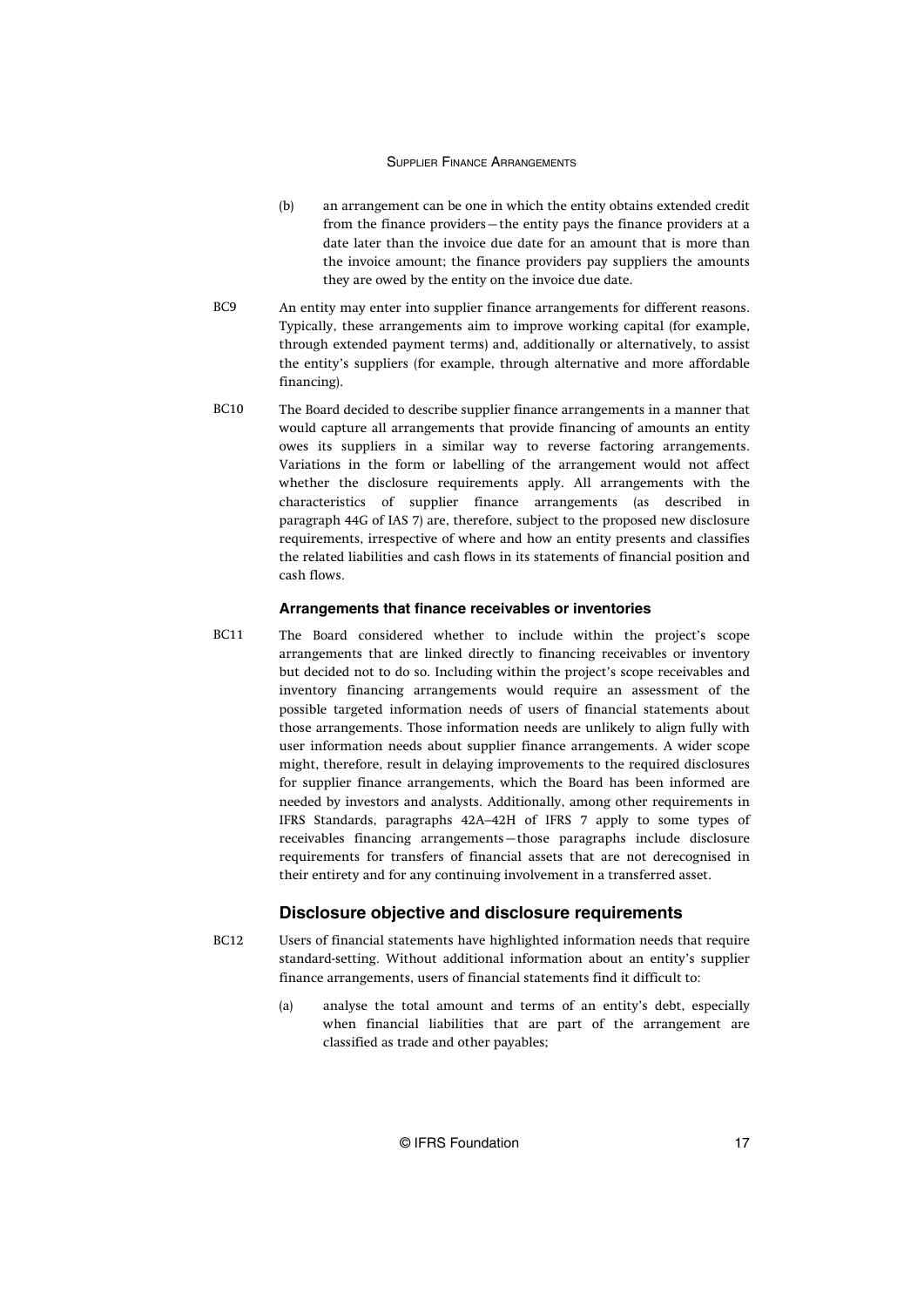- (b) identify operating and financing cash flows arising from supplier finance arrangements, influencing their understanding of how the arrangement affects an entity's cash flows and associated financial ratios;
- (c) understand the effect supplier finance arrangements have on an entity's exposure to liquidity risk; and
- (d) compare the financial statements of an entity that uses supplier finance arrangements with those of an entity that does not.
- To require entities to provide information about supplier finance arrangements that meets user information needs, the Board developed the disclosure objective and requirements set out in proposed paragraphs 44F and 44H. The proposed new disclosure requirements are designed to complement the current requirements in IFRS Standards. The Board's aim is to provide the greatest benefit to users of financial statements without asking entities to provide an excessive amount of additional information—in other words, the proposals are intended to balance implementation costs for entities and others with the benefits of the information for users of financial statements. BC13
- The Board identified two objectives when developing the disclosure proposals. Firstly, the information is intended to enable users of financial statements to assess how supplier finance arrangements affect an entity's liabilities and cash flows—both in terms of the amount of financial liabilities subject to those arrangements and the effect on key financial ratios, such as free cash flows or days payable. Secondly, the information is intended to enable users of financial statements to understand the effect of supplier finance arrangements on an entity's exposure to liquidity risk through the concentration of funding sources and how the entity would be affected if the arrangements were no longer available to it. Specifically, disclosure of: BC14
	- (a) the terms and conditions of each supplier finance arrangement (see proposed paragraph 44H(a)) would identify the existence of supplier finance arrangements and explain their nature.
	- (b) the carrying amount of the financial liabilities recognised in an entity's statement of financial position that are part of each arrangement and the line item(s) in which those liabilities are presented (see proposed paragraph 44H(b)(i)), together with the entity's accounting policies (see paragraph BC3), would indicate the size of the arrangement and enable users of financial statements to identify where in its statement of financial position an entity presents financial liabilities that are part of an arrangement.
	- (c) the carrying amount of financial liabilities recognised in an entity's statement of financial position that are part of each arrangement (see proposed paragraph 44H(b)(i)), together with the carrying amount of these liabilities for which suppliers have already received payment from the finance providers (see proposed paragraph 44H(b)(ii)), would help users of financial statements analyse the entity's debt and consequential effects on operating and financing cash flows.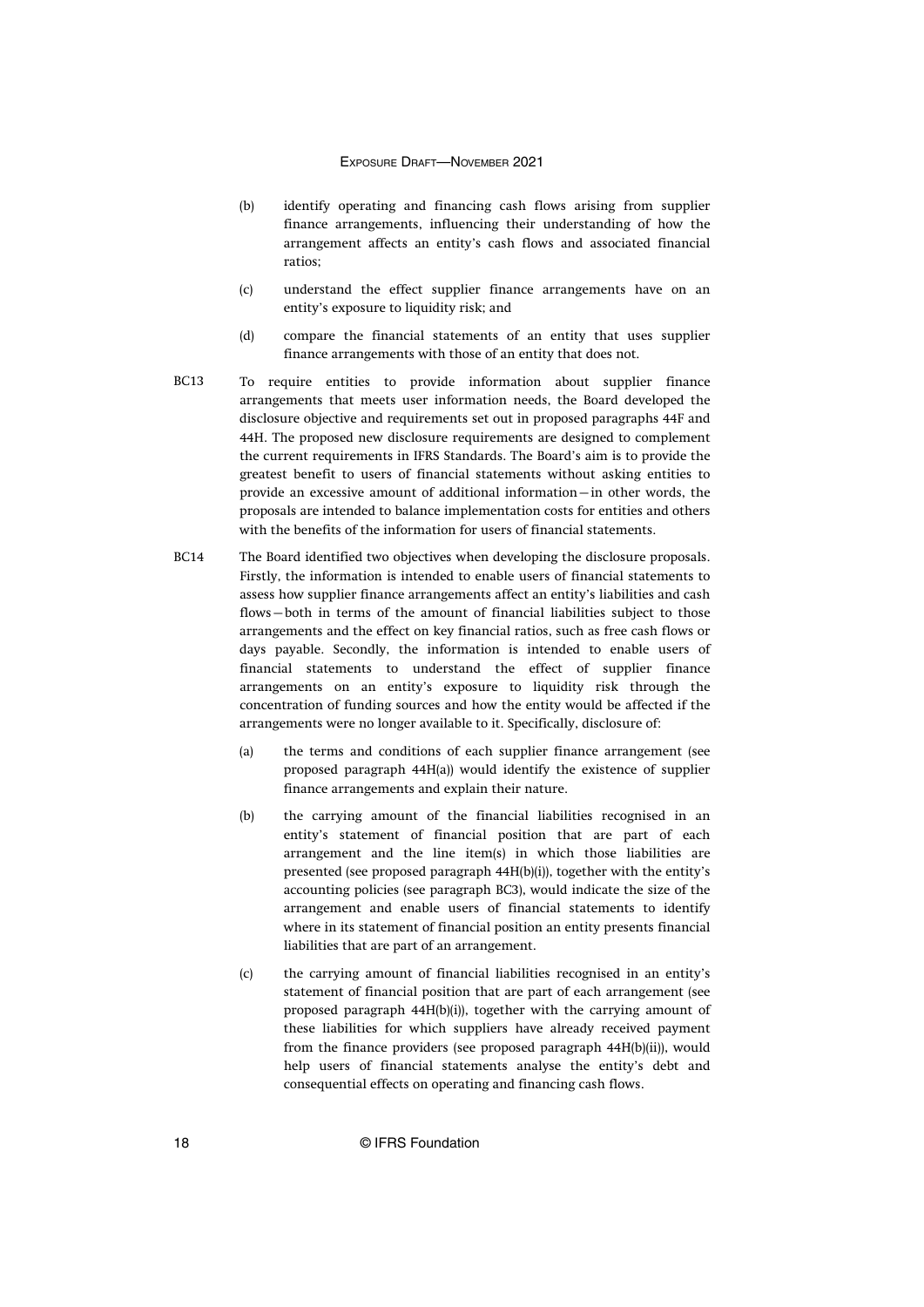- (d) the range of payment due dates of both financial liabilities that are part of each arrangement and trade payables that are not (see proposed paragraphs 44H(b)(iii) and 44H(c)), together with the terms and conditions of each arrangement (see proposed paragraph 44H(a)), would help users of financial statements assess the effect of each arrangement on the entity's days payable and cash flows. For example, it would help in assessing the extent to which operating cash flows improve from increased use of supplier finance arrangements because due dates differ for liabilities that are part of an arrangement and trade payables that are not.
- (e) the carrying amount of financial liabilities for which suppliers have already received payment from the finance providers (see proposed paragraph 44H(b)(ii)) would provide information about the extent to which the entity has used extended payment terms or its suppliers have used early payment terms. That information would help users of financial statements understand the effect of supplier finance arrangements on the entity's exposure to liquidity risk and how the entity might be affected if the arrangements were no longer available to it.
- (f) information at the beginning and end of each reporting period would help users of financial statements identify and assess changes and trends in the effect of each supplier finance arrangement on an entity's liabilities and cash flows.
- The Board considered but decided not to propose the disclosure of: BC15
	- (a) an entity's reasons for entering into an arrangement. The Board expects that entities, if required to provide such disclosure, would provide uniform (or generalised) information that would be unlikely to be useful.
	- (b) the extent to which an entity is involved in setting up an arrangement and designing early payment terms for suppliers. The Board concluded that proposed paragraph 44H(a)'s requirement for entities to disclose information about the terms and conditions of each arrangement would be sufficient to satisfy most information needs; information about an entity's involvement in setting up the arrangement or designing terms would have little incremental value.

#### **Changes in liabilities arising from financing activities**

Users of financial statements find it difficult to understand the effects of supplier finance arrangements on an entity's operating and financing cash flows. To help in this respect, the Board decided to add supplier finance arrangements as an example in paragraph 44B of IAS 7 to highlight the importance of providing information about non-cash changes in liabilities arising from financing activities that arise from supplier finance arrangements. For example, an entity buys goods and services from suppliers and would typically classify the future cash outflows to settle amounts owed to its suppliers as a cash flow from operating activities. When an amount the  $RC16$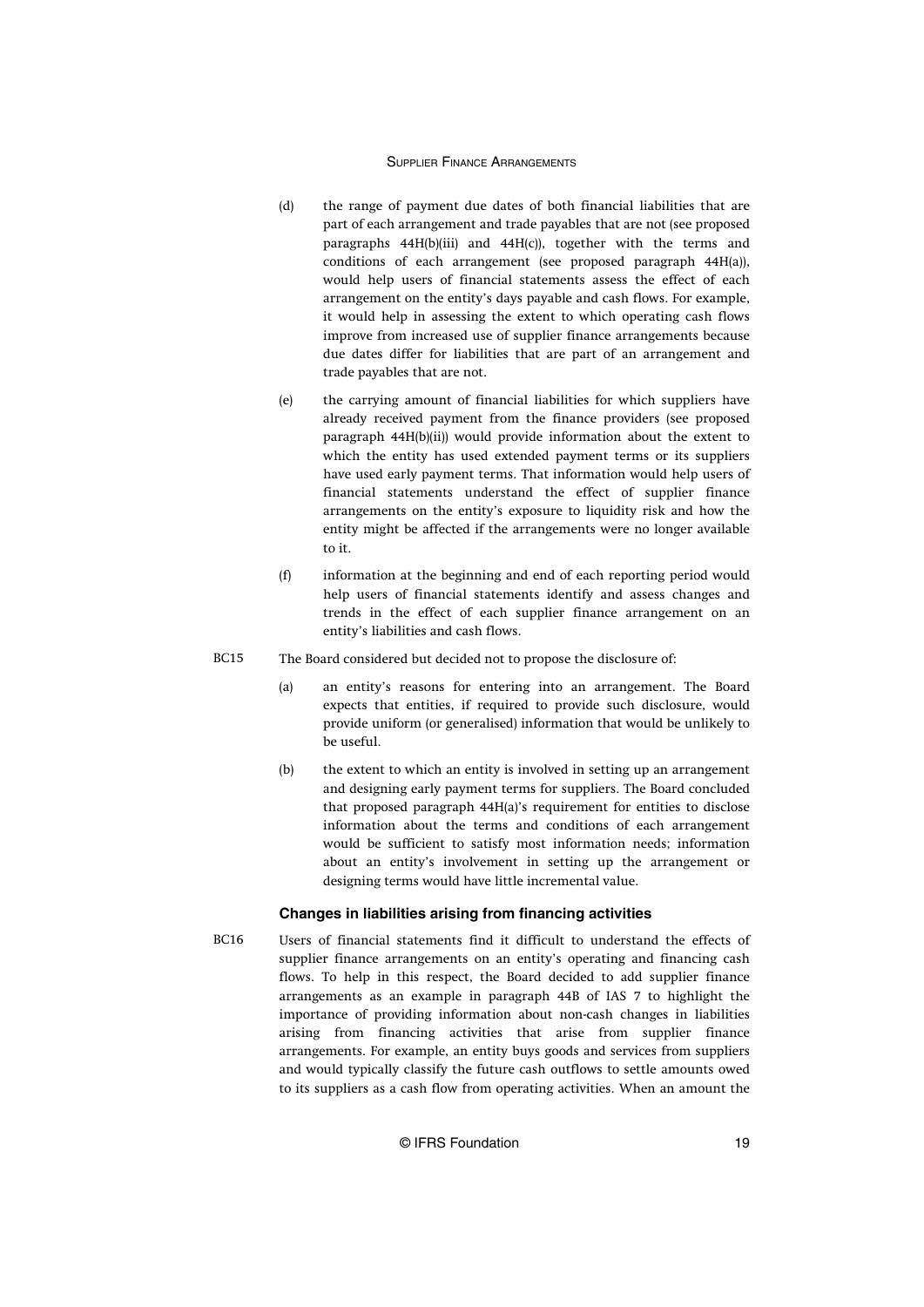entity owes its suppliers becomes part of a supplier finance arrangement, the Agenda Decision (see paragraph BC2) explains that the entity—having considered the terms and conditions of the arrangement—classifies the future cash outflow to settle the amount owed as arising from either operating activities or financing activities. If the entity classifies the future cash outflow as a cash flow from financing activities (without reporting any cash inflow from financing activities), the outcome is that there has been a non-cash change in liabilities arising from financing activities. Such a non-cash change may not be apparent to users of financial statements without the disclosure highlighted by the proposed amendments to paragraph 44B.

#### **Costs to comply with the disclosure requirements**

- Paragraphs BC13–BC14 explain the benefits of the disclosure objective and related requirements set out in the proposed amendments to IAS 7. BC17
- The Board expects that the information to be disclosed in accordance with proposed paragraphs  $44H(a)$ ,  $44H(b)(i)$ ,  $44H(b)(iii)$  and  $44H(c)$  is already readily available to entities and, consequently, application of the proposed requirements would not result in significant costs for entities affected. BC18
- For some supplier finance arrangements, entities do not currently obtain the information that would be disclosed in accordance with proposed paragraph 44H(b)(ii) (the carrying amount of financial liabilities for which suppliers have already received payment from the finance providers). However, the Board expects that: BC19
	- (a) finance providers would generally be able to make this information available to a buyer that engages the finance providers' services—if the information is currently not provided, it could be made available to a buyer before the effective date of any final amendments. Although for some arrangements there may be restrictions on the information finance providers could provide, such restrictions would be unlikely to prevent the finance providers from providing the information on an aggregated and anonymised basis. The Board also expects that, to the extent finance providers act as a paying agent on the entity's behalf (and the entity continues to present the related liabilities as trade and other payables), the entity would be able to obtain this information from its paying agent.
	- (b) the benefit of the information for users of financial statements would outweigh the costs. Paragraph BC14 sets out the benefit of this information within the package of proposed disclosure requirements. Feedback from users of financial statements emphasised the importance of transparency about supplier finance arrangements and, in particular, about the carrying amount of financial liabilities for which suppliers have already received payment from the finance providers—to help analyse the amount and nature of an entity's debt and consequential effects on operating and financing cash flows.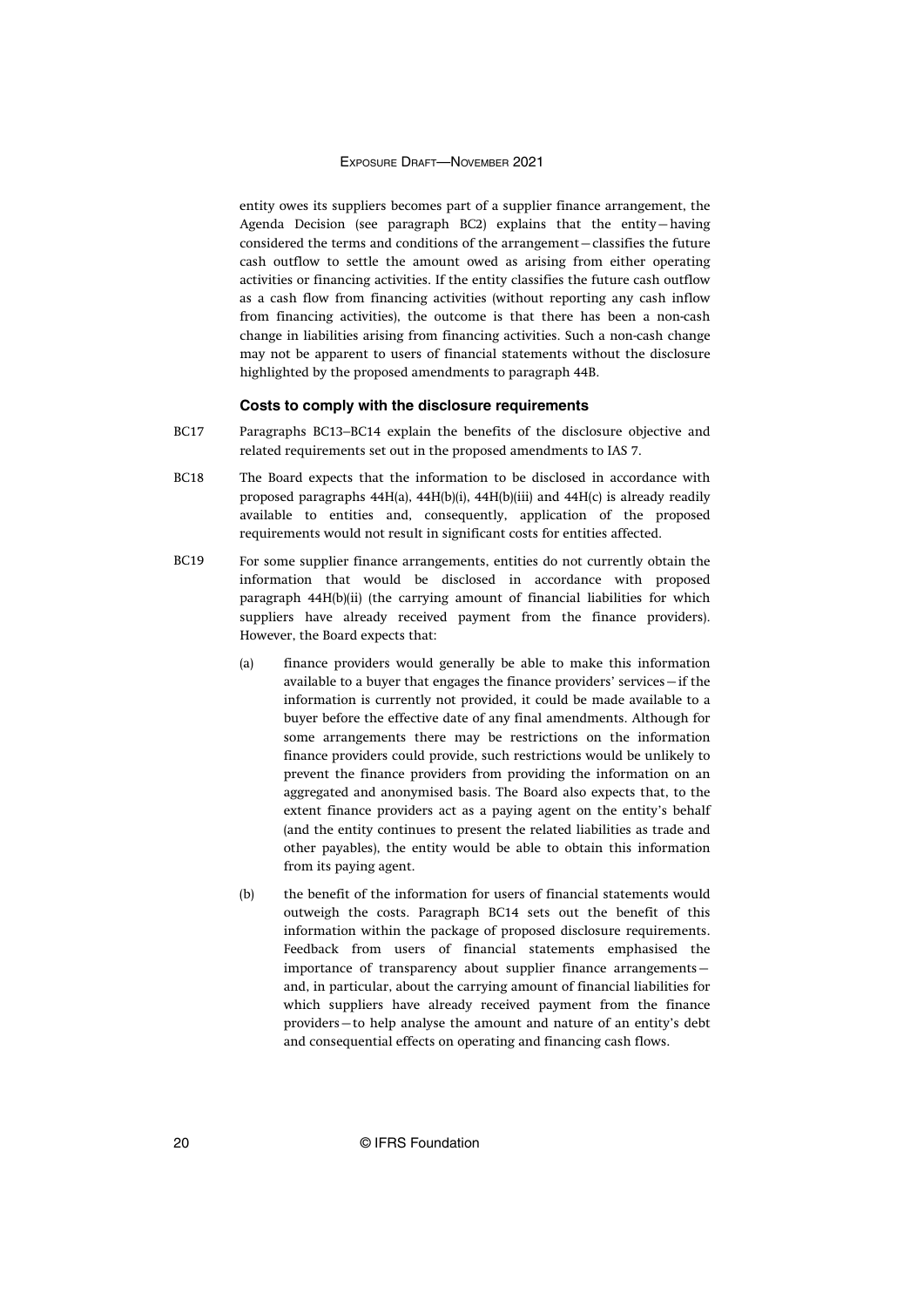#### **Classification and presentation in the statements of financial position and cash flows**

The Board considered whether to add requirements to IAS 1 *Presentation of Financial Statements* to help assess whether the nature of financial liabilities within the scope of the proposed requirements is similar to, or dissimilar from, that of trade payables (which is part of an entity's working capital) or other financial liabilities. The Board also considered adding requirements to IAS 7 to clarify how to identify when a cash flow has occurred (for example, to help assess when a finance provider acts as a paying agent on an entity's behalf). The Board is of the view that a project on the classification and presentation of liabilities in the statement of financial position or on the occurrence and classification of cash flows in the statement of cash flows would need to consider a wider range of liabilities and cash flows than only those related to supplier finance arrangements (as described in these proposals). The Board, therefore, decided not to address classification and presentation in the statements of financial position and cash flows as part of this project.  $RC20$ 

## **Proposed amendments to IFRS 7**

- The Agenda Decision (see paragraph BC2) notes that reverse factoring arrangements often give rise to liquidity risk. By entering into such an arrangement, an entity typically has concentrated a portion of its liabilities with one or a few finance providers (rather than a diverse group of suppliers). Consequently, should the arrangement be withdrawn during times of stress (which finance providers can typically do at short notice), that withdrawal could increase pressure on an entity's cash flows and affect its ability to settle liabilities when they are due. A supplier may also be able or inclined to renegotiate payment terms with its customer (the entity) during times of stress, whereas finance providers—subject to capital requirements—may not be able or inclined to be as flexible. BC21
- Users of financial statements need information to help them assess the effect of supplier finance arrangements on an entity's exposure to liquidity risk and risk management. The liquidity risk disclosure requirements in IFRS 7—which apply to recognised and unrecognised financial instruments—are already comprehensive, and the Board is of the view that there is no need to add to them as part of this project. Nonetheless, the Board decided to add supplier finance arrangements as an example within the liquidity risk disclosure requirements in IFRS 7 to highlight the importance of providing liquidity risk information about these arrangements. BC22

## **Transition**

## **Entities already applying IFRS Standards**

IAS 8 *Accounting Policies, Changes in Accounting Estimates and Errors* requires an entity to initially apply an IFRS Standard (or amendments to it) retrospectively, except to the extent it is impracticable to do so. BC23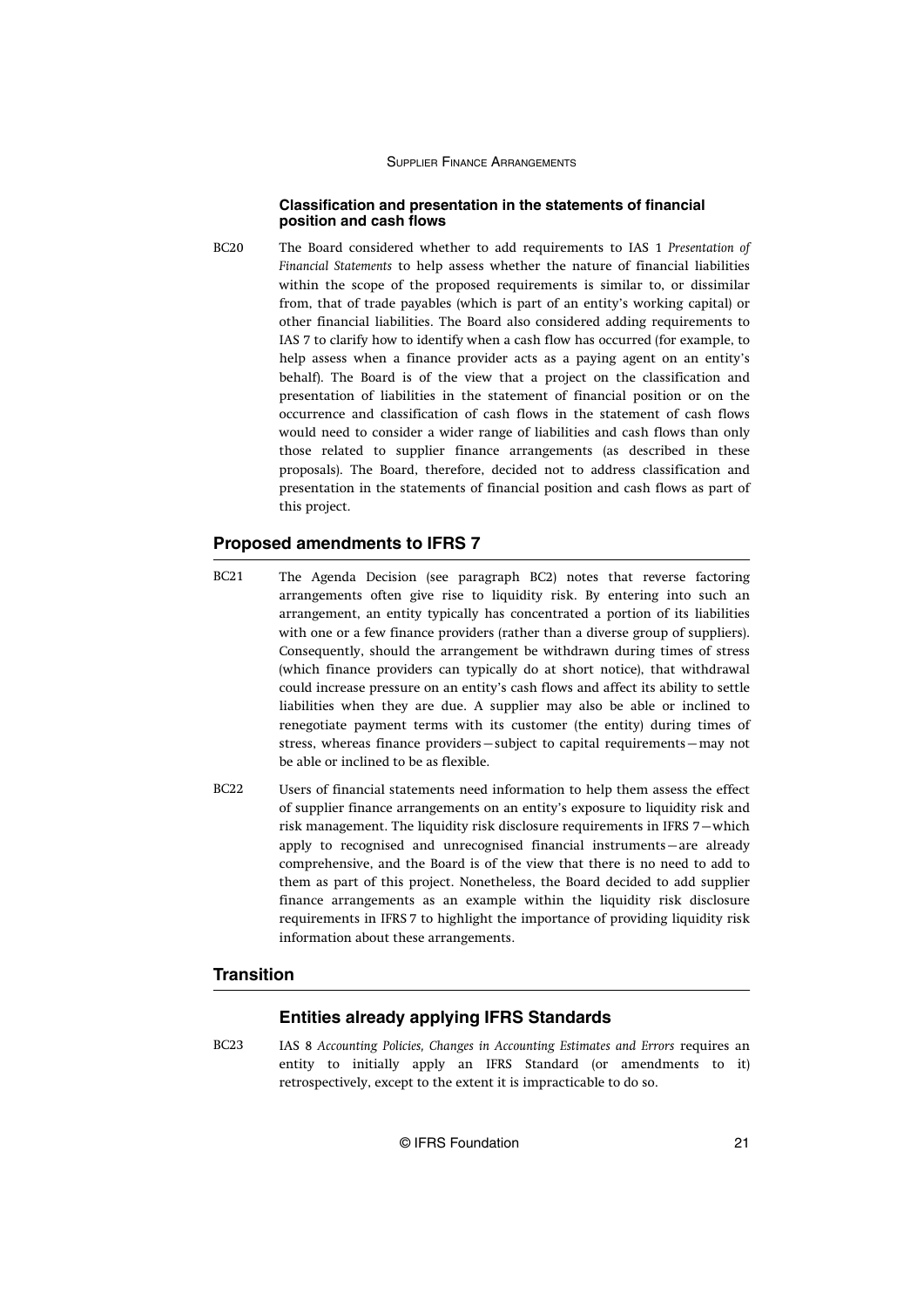- The Board decided that entities be required to apply the proposed amendments retrospectively in accordance with IAS 8. The benefits of requiring entities, on transition, to provide comparative information as if the amendments had always been applied would outweigh the costs because: BC24
	- (a) the comparative information would help users of financial statements identify and assess changes and trends in the effects of supplier finance arrangements on an entity's liabilities and cash flows, and on its exposure to liquidity risk; and
	- (b) the costs of obtaining the information are not expected to be excessive.

## **First-time adopters**

The Board concluded that, because of the disclosure-only nature of the amendments, there is no reason to provide an exemption for first-time adopters (as defined in IFRS 1 *First-time Adoption of International Financial Reporting Standards*). BC25